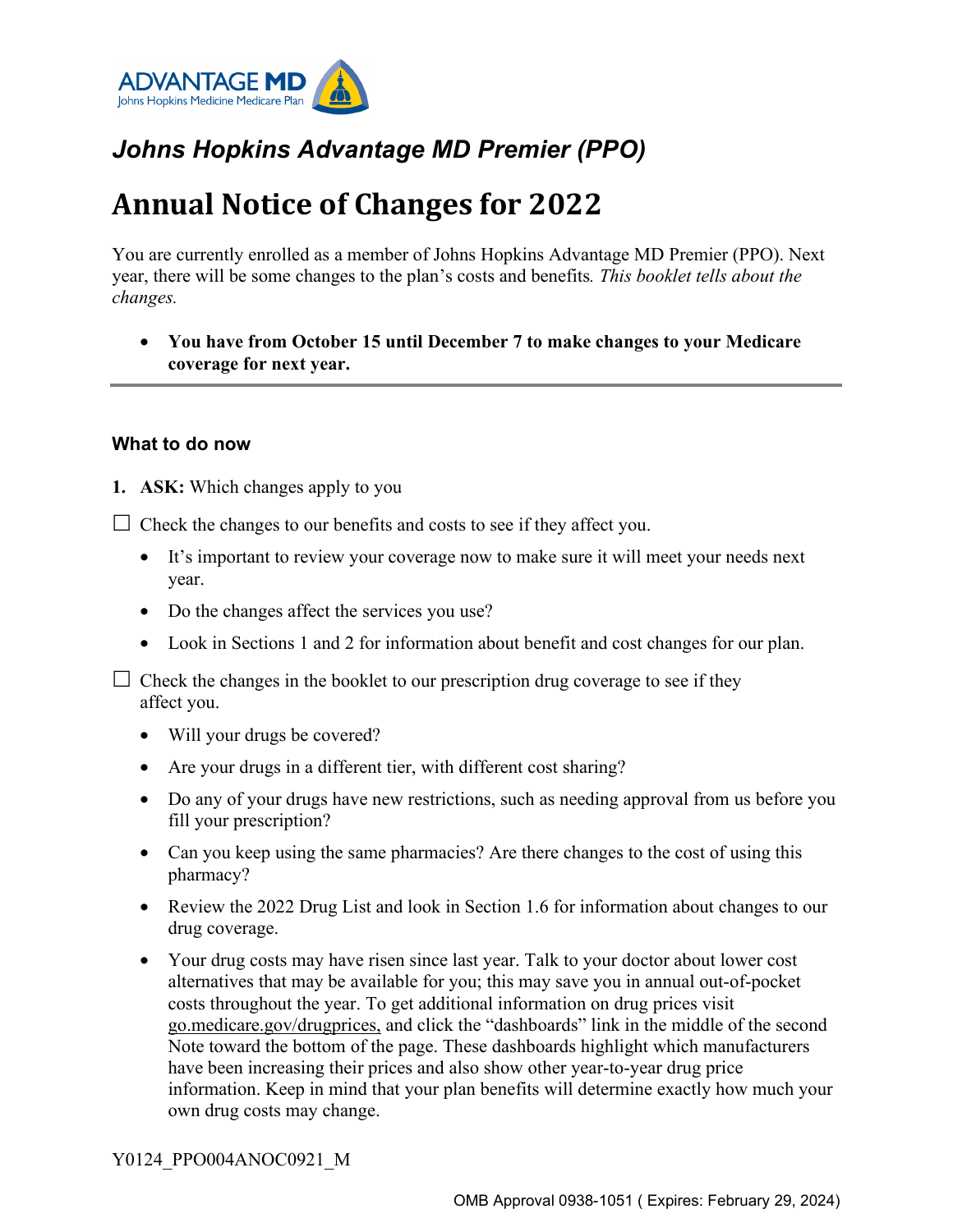$\Box$  Check to see if your doctors and other providers will be in our network next year.

- Are your doctors, including specialists you see regularly, in our network?
- What about the hospitals or other providers you use?
- Look in Section 1.3 for information about our *Provider Directory*.
- $\Box$  Think about your overall health care costs.
	- How much will you spend out-of-pocket for the services and prescription drugs you use regularly?
	- How much will you spend on your premium and deductibles?
	- How do your total plan costs compare to other Medicare coverage options?
- $\Box$  Think about whether you are happy with our plan.
- **2. COMPARE:** Learn about other plan choices

 $\Box$  Check coverage and costs of plans in your area.

- Use the personalized search feature on the Medicare Plan Finder at [www.medicare.gov/plan-compare](http://www.medicare.gov/plan-compare) website.
- Review the list in the back of your *Medicare & You 2022* handbook.
- Look in Section 2.2 to learn more about your choices.

 $\Box$  Once you narrow your choice to a preferred plan, confirm your costs and coverage on the plan's website.

- **3. CHOOSE:** Decide whether you want to change your plan
	- If you don't join another plan by December 7, 2021, you will be enrolled in Johns Hopkins Advantage MD Premier (PPO).
	- To change to a **different plan** that may better meet your needs, you can switch plans between October 15 and December 7.
- **4. ENROLL:** To change plans, join a plan between **October 15** and **December 7, 2021**
	- If you don't join another plan by **December 7, 2021**, you will be enrolled in Johns Hopkins Advantage MD Premier (PPO).
	- If you join another plan by **December 7, 2021**, your new coverage will start on **January 1, 2022**. You will be automatically disenrolled from your current plan.

#### **Additional Resources**

- This document is available for free in Spanish.
- Please contact our Customer Service number at 1-877-293-5325 for additional information. (TTY users should call 711.) Hours are October 1 through March 31 from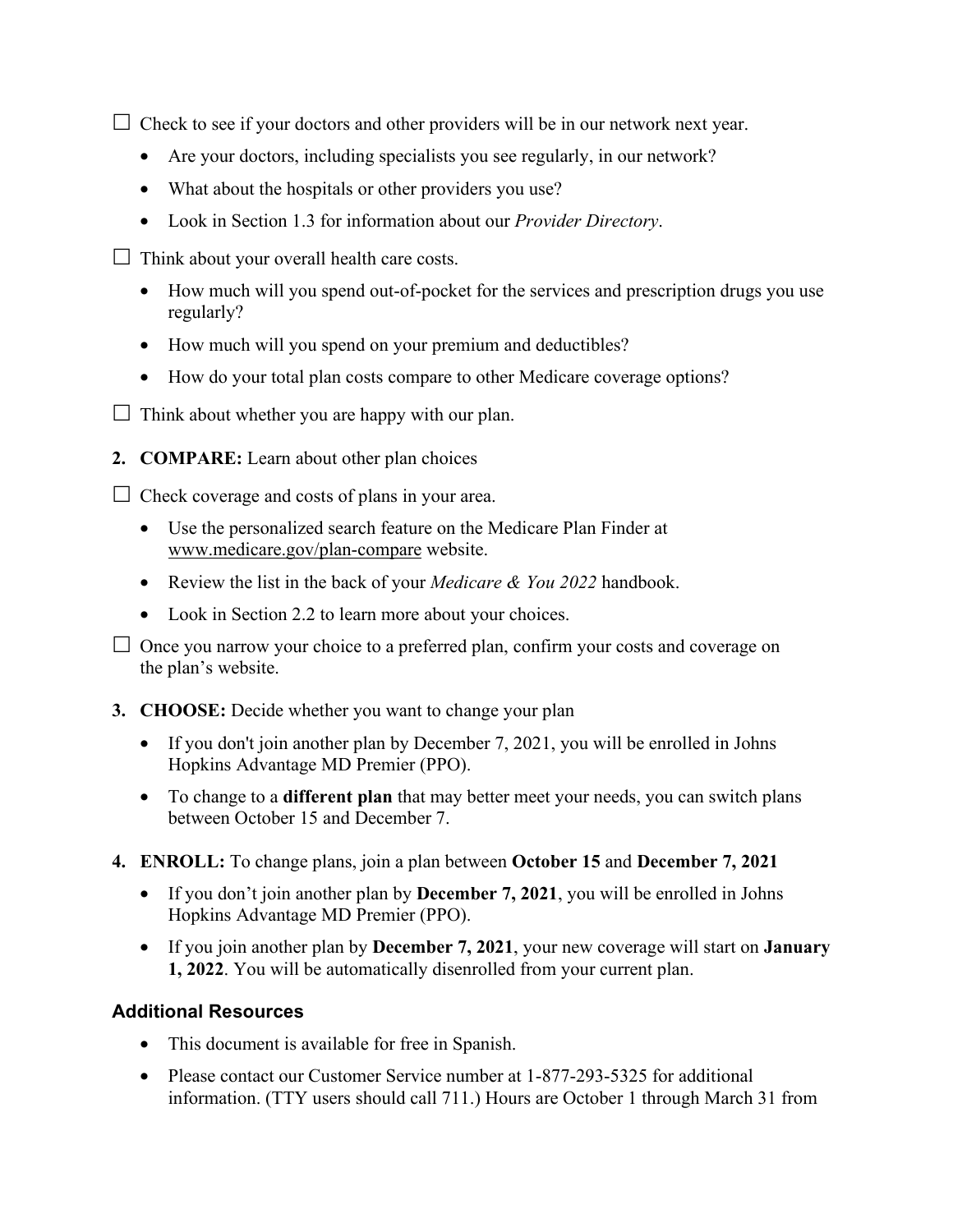8:00 a.m. to 8:00 p.m. Monday through Sunday and April 1 through September 30 from 8:00 a.m. to 8:00 p.m. Monday through Friday.

- This material is also available in alternate formats (e.g., braille, large print, audio). Contact Customer Service to request this material in an alternate format.
- **Coverage under this Plan qualifies as Qualifying Health Coverage (QHC)** and satisfies the Patient Protection and Affordable Care Act's (ACA) individual shared responsibility requirement. Please visit the Internal Revenue Service (IRS) website at [www.irs.gov/Affordable-Care-Act/Individuals-and-Families](http://www.irs.gov/Affordable-Care-Act/Individuals-and-Families) for more information.

#### **About Johns Hopkins Advantage MD Premier (PPO)**

- Johns Hopkins Advantage MD is a Medicare Advantage plan with a Medicare contract offering HMO and PPO products. Enrollment in Johns Hopkins Advantage MD depends on contract renewal.
- When this booklet says "we," "us," or "our," it means Johns Hopkins Advantage MD. When it says "plan" or "our plan," it means Johns Hopkins Advantage MD Premier (PPO).

Y0124\_PPO004ANOC0921\_M File & Use 09032021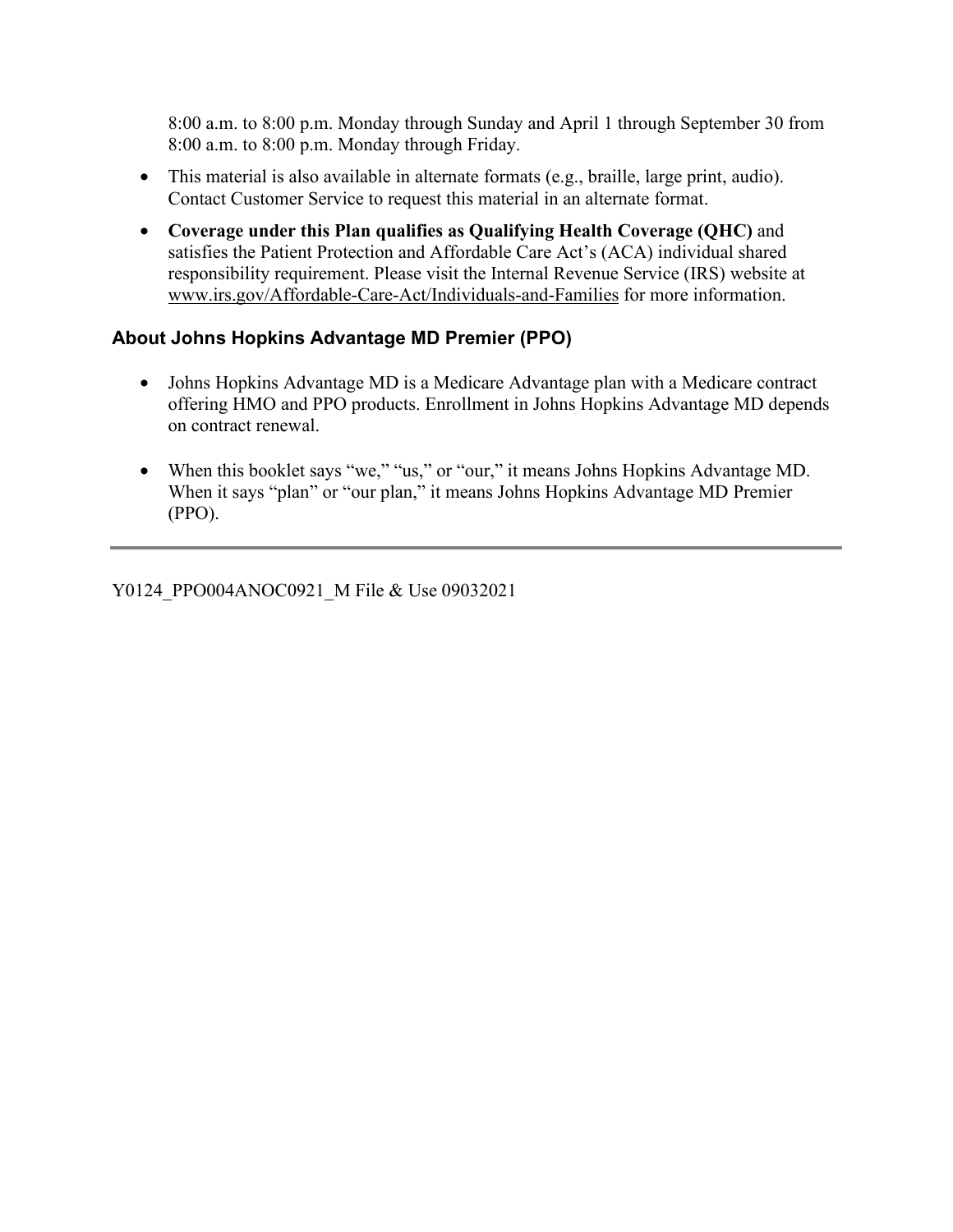### **Summary of Important Costs for 2022**

The table below compares the 2021 costs and 2022 costs for Johns Hopkins Advantage MD Premier (PPO) in several important areas. **Please note this is only a summary of changes.** A copy of the *Evidence of Coverage* is located on our website at [www.hopkinsmedicare.com](http://www.hopkinsmedicare.com). You may also call Customer Service to ask us to mail you an *Evidence of Coverage*.

| Cost                                                                                                                                                                     | 2021 (this year)                                                                                                                                                                                                                                                        | $2022$ (next year)                                                                                                                                                                                                                                                    |  |
|--------------------------------------------------------------------------------------------------------------------------------------------------------------------------|-------------------------------------------------------------------------------------------------------------------------------------------------------------------------------------------------------------------------------------------------------------------------|-----------------------------------------------------------------------------------------------------------------------------------------------------------------------------------------------------------------------------------------------------------------------|--|
| Monthly plan premium*<br>* Your premium may be higher or<br>lower than this amount. See Section<br>1.1 for details.                                                      | \$351                                                                                                                                                                                                                                                                   | \$301                                                                                                                                                                                                                                                                 |  |
| <b>Maximum out-of-pocket amounts</b><br>This is the most you will pay<br>out-of-pocket for your covered Part<br>A and Part B services.<br>(See Section 1.2 for details.) | <b>From network</b><br>providers: \$7,550<br>From network and<br>out-of-network<br>providers combined:<br>\$11,300                                                                                                                                                      | <b>From network</b><br>providers: \$7,550<br>From network and<br>out-of-network<br>providers combined:<br>\$11,300                                                                                                                                                    |  |
| <b>Doctor office visits</b>                                                                                                                                              | <b>In-Network:</b><br>Primary care visits: You<br>pay nothing per visit<br><b>Specialist visits: \$10</b><br>copay per visit<br><b>Out-of-Network:</b><br><b>Primary care visits:</b><br>You pay nothing per visit<br><b>Specialist visits:</b><br>\$10 copay per visit | <b>In-Network:</b><br>Primary care visits: You<br>pay nothing per visit<br><b>Specialist visits: \$25</b><br>copay per visit<br><b>Out-of-Network:</b><br>Primary care visits:<br>30% coinsurance per visit<br><b>Specialist visits:</b><br>30% coinsurance per visit |  |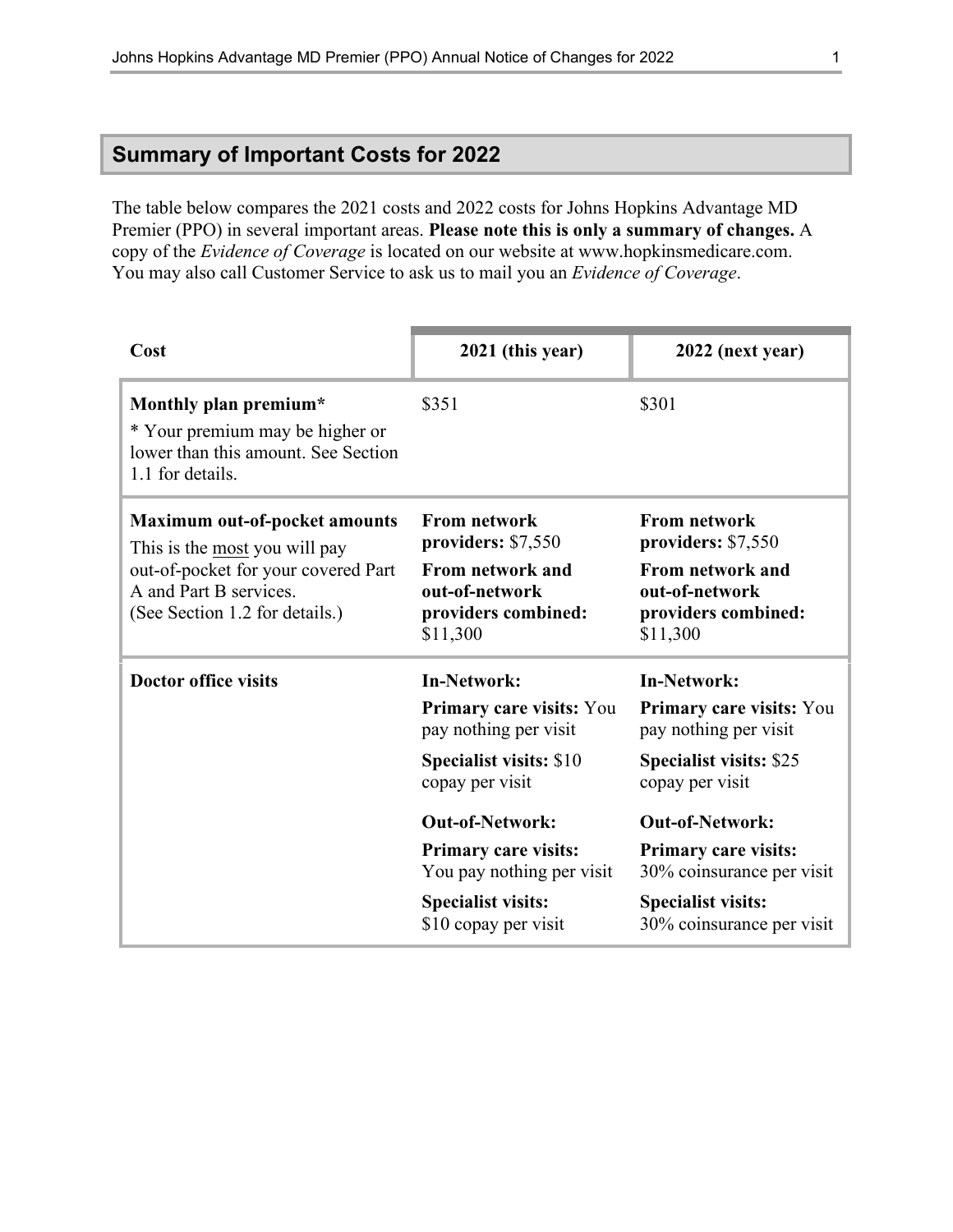| Cost                                                                                                                                                                                                                                                                                                                                                                                                                                                                            | 2021 (this year)                                                                                                                                                                                                                                                                                      | 2022 (next year)                                                                                                                                                                                                                                                                                                                              |  |
|---------------------------------------------------------------------------------------------------------------------------------------------------------------------------------------------------------------------------------------------------------------------------------------------------------------------------------------------------------------------------------------------------------------------------------------------------------------------------------|-------------------------------------------------------------------------------------------------------------------------------------------------------------------------------------------------------------------------------------------------------------------------------------------------------|-----------------------------------------------------------------------------------------------------------------------------------------------------------------------------------------------------------------------------------------------------------------------------------------------------------------------------------------------|--|
| <b>Inpatient hospital stays</b><br>Includes inpatient acute, inpatient<br>rehabilitation, long-term care<br>hospitals, and other types of<br>inpatient hospital services. Inpatient<br>hospital care starts the day you are<br>formally admitted to the hospital<br>with a doctor's order. The day<br>before you are discharged is your<br>last inpatient day.                                                                                                                  | <b>In-Network</b><br>You pay a \$200 copay per<br>admission for each<br>Medicare-covered<br>inpatient hospital stay up<br>to 90 days.<br><b>Out-of-Network:</b><br>You pay a \$200 copay per<br>admission for each benefit<br>period (90 days) for<br>Medicare-covered<br>inpatient hospital care     | <b>In-Network</b><br>You pay a \$200 copay<br>each day for days 1-5 of a<br>Medicare-covered<br>inpatient hospital stay.<br>You pay nothing each day<br>for days 6-90 of a<br>Medicare-covered<br>inpatient hospital stay.<br><b>Out-of-Network:</b><br>You pay a 30%<br>coinsurance for each<br>Medicare-covered<br>inpatient hospital stay. |  |
| Part D prescription drug coverage<br>(See Section 1.6 for details.)<br>To find out which drugs are Select<br>Insulins, review the most recent<br>Drug List we provided<br>electronically. You can identify<br>Select Insulins by checking our<br>Drug List for insulin marked with<br>SI. If you have questions about the<br>Drug List, you can also call<br><b>Customer Services (Phone numbers</b><br>for Customer Service are printed on<br>the back cover of this booklet). | Deductible: \$0<br>Copayment/Coinsurance<br>during the Initial<br>Coverage Stage:<br>Drug Tier $1:-$<br><b>Preferred Generic</b><br>\$3<br>Drug Tier 2:-<br>Generic<br>\$10<br>Drug Tier $3:-$<br>$\bullet$<br><b>Preferred Brand</b><br>\$40<br>Drug Tier $4:-$<br><b>Non-Preferred Drug</b><br>\$90 | Deductible: \$0<br>Copayment/Coinsurance<br>during the Initial<br>Coverage Stage:<br>Drug Tier $1:-$<br><b>Preferred Generic</b><br>\$0<br>Drug Tier 2:-<br>Generic<br>\$10<br>Drug Tier $3:-$<br><b>Preferred Brand</b><br>\$40 (\$35 for Select<br>Insulins)<br>Drug Tier $4:-$<br><b>Non-Preferred Drug</b><br>\$90                        |  |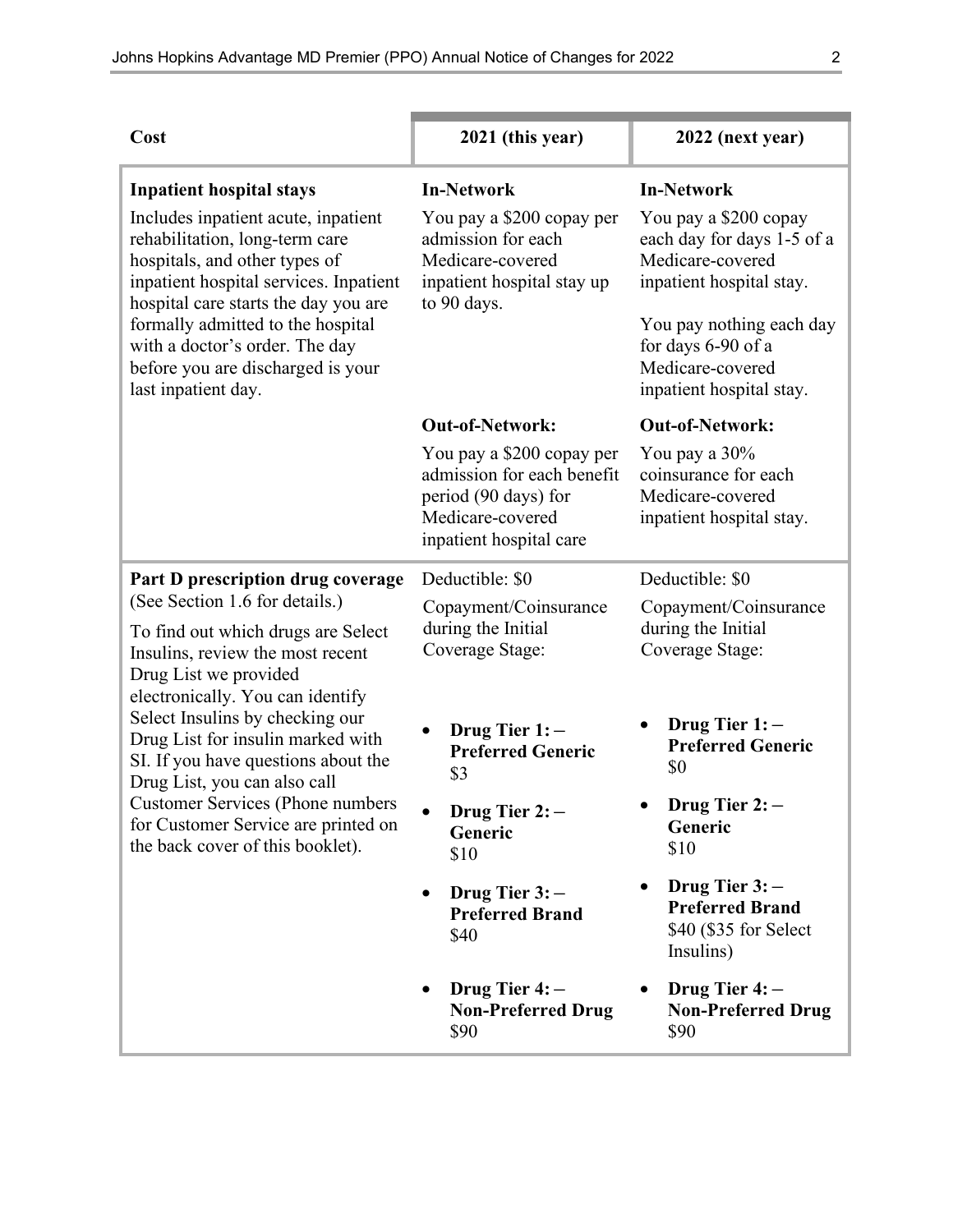| Cost                                             | 2021 (this year)                                                                                           | 2022 (next year)                                                                                           |
|--------------------------------------------------|------------------------------------------------------------------------------------------------------------|------------------------------------------------------------------------------------------------------------|
| Part D prescription drug coverage<br>(continued) | Drug Tier $5:-$<br><b>Specialty Tier</b><br>33% of the total cost                                          | Drug Tier $5:-$<br><b>Specialty Tier</b><br>33% of the total cost<br>(\$35 for Select<br>Insulins)         |
|                                                  | <b>Mail-Order Cost-</b><br><b>Sharing</b> (three-month<br>supply)                                          | <b>Mail-Order Cost-</b><br><b>Sharing</b> (three-month<br>supply)                                          |
|                                                  | Drug Tier $1:-$<br><b>Preferred Generic</b><br>\$6                                                         | Drug Tier $1:-$<br><b>Preferred Generic</b><br>\$0                                                         |
|                                                  | Drug Tier $2:-$<br>Generic<br>\$20                                                                         | Drug Tier $2:-$<br>Generic<br>\$20                                                                         |
|                                                  | Drug Tier $3:-$<br>$\bullet$<br><b>Preferred Brand</b><br>\$80                                             | Drug Tier $3:-$<br><b>Preferred Brand</b><br>\$80 (\$70 on Select<br>Insulins)                             |
|                                                  | Drug Tier $4:-$<br><b>Non-Preferred Drug</b><br>\$180                                                      | Drug Tier 4: -<br><b>Non-Preferred Drug</b><br>\$180                                                       |
|                                                  | Drug Tier $5:-$<br><b>Specialty Tier</b><br>A long-term supply is<br>not available for drugs<br>in Tier 5. | Drug Tier $5:-$<br><b>Specialty Tier</b><br>A long-term supply is<br>not available for drugs<br>in Tier 5. |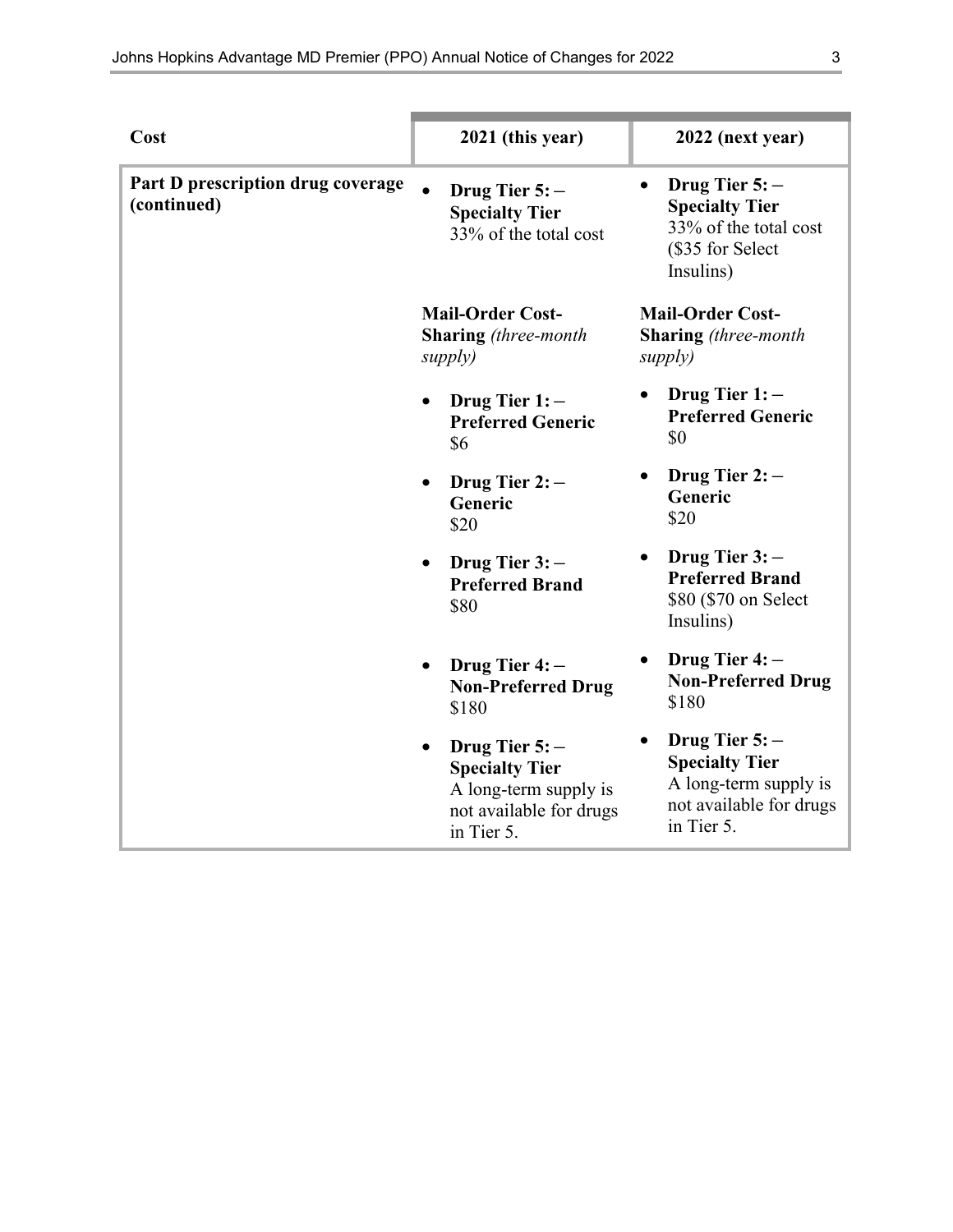### *Annual Notice of Changes* **for 2022 Table of Contents**

| <b>SECTION 1</b> |                                                                                   |  |
|------------------|-----------------------------------------------------------------------------------|--|
|                  |                                                                                   |  |
|                  |                                                                                   |  |
|                  |                                                                                   |  |
|                  |                                                                                   |  |
|                  |                                                                                   |  |
|                  |                                                                                   |  |
| <b>SECTION 2</b> |                                                                                   |  |
|                  | Section 2.1 - If you want to stay in Johns Hopkins Advantage MD Premier (PPO)  14 |  |
|                  |                                                                                   |  |
| <b>SECTION 3</b> |                                                                                   |  |
| <b>SECTION 4</b> | Programs That Offer Free Counseling about Medicare  16                            |  |
| <b>SECTION 5</b> | Programs That Help Pay for Prescription Drugs  16                                 |  |
| <b>SECTION 6</b> |                                                                                   |  |
|                  | Section 6.1 – Getting Help from Johns Hopkins Advantage MD Premier (PPO) 17       |  |
|                  |                                                                                   |  |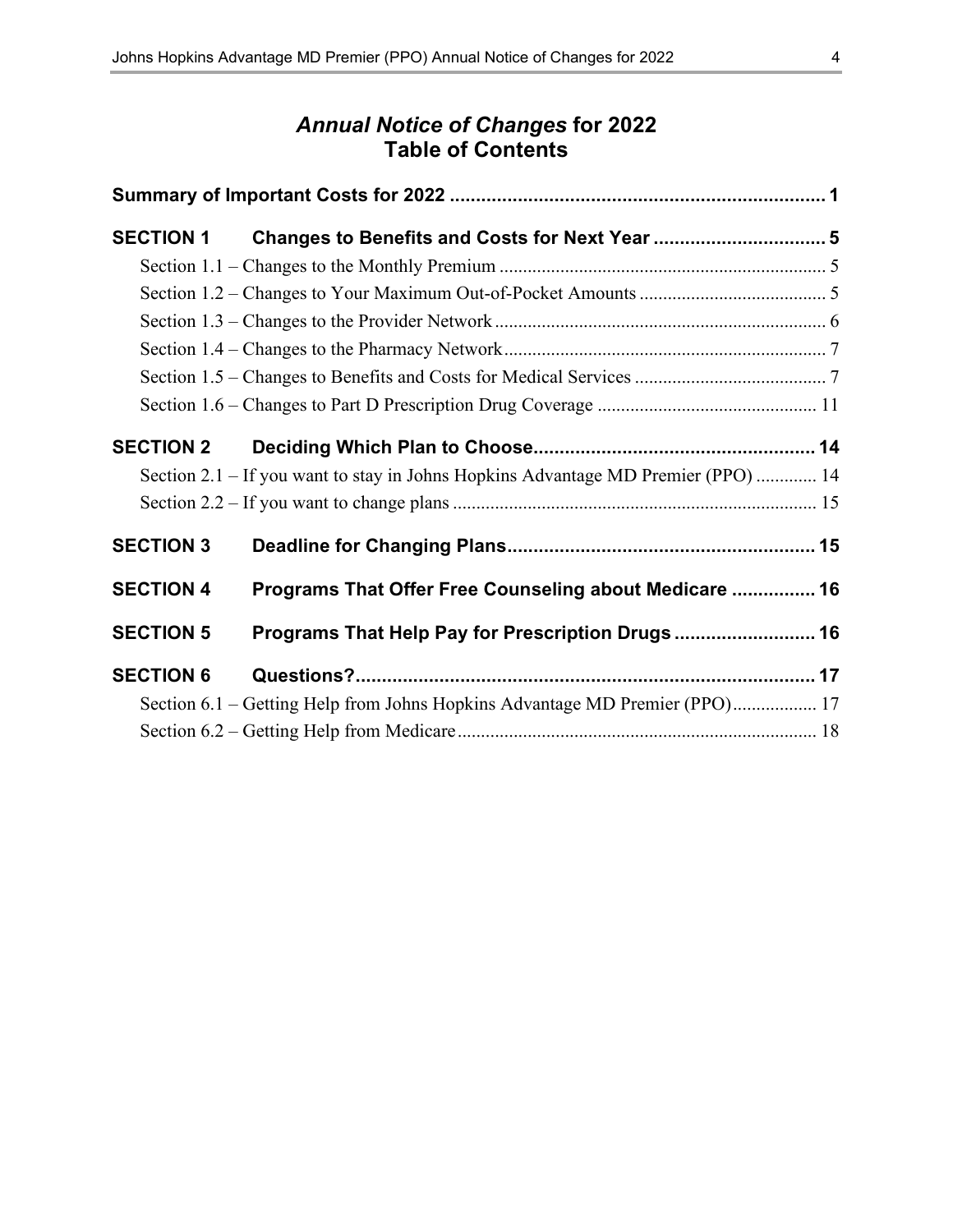### **SECTION 1 Changes to Benefits and Costs for Next Year**

### **Section 1.1 – Changes to the Monthly Premium**

| Cost                                                             | 2021 (this year) | $2022$ (next year) |
|------------------------------------------------------------------|------------------|--------------------|
| Monthly plan premium                                             | \$351            | \$301              |
| (You must also continue to pay your<br>Medicare Part B premium.) |                  |                    |

- Your monthly plan premium will be *more* if you are required to pay a lifetime Part D late enrollment penalty for going without other drug coverage that is at least as good as Medicare drug coverage (also referred to as "creditable coverage") for 63 days or more.
- If you have a higher income, you may have to pay an additional amount each month directly to the government for your Medicare prescription drug coverage.
- Your monthly premium will be *less* if you are receiving "Extra Help" with your prescription drug costs. Please see Section 5 regarding "Extra Help" from Medicare.

### **Section 1.2 – Changes to Your Maximum Out-of-Pocket Amounts**

To protect you, Medicare requires all health plans to limit how much you pay "out-of-pocket" during the year. These limits are called the "maximum out-of-pocket amounts." Once you reach this amount, you generally pay nothing for covered Part A and Part B services for the rest of the year.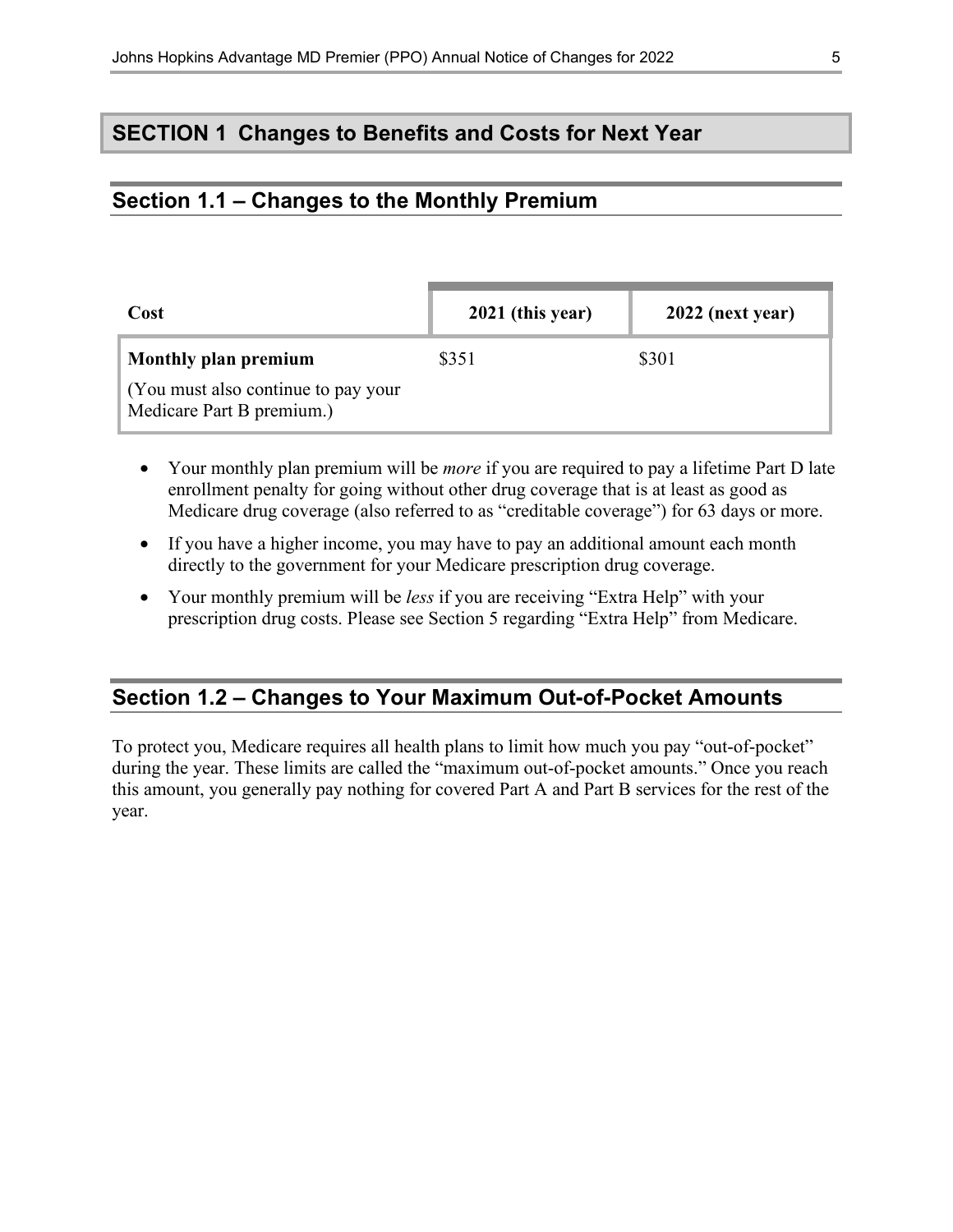| Cost                                                                                                                                                                                                                                                                                                                                                                           | 2021 (this year) | 2022 (next year)                                                                                                                                                                                                                                                              |
|--------------------------------------------------------------------------------------------------------------------------------------------------------------------------------------------------------------------------------------------------------------------------------------------------------------------------------------------------------------------------------|------------------|-------------------------------------------------------------------------------------------------------------------------------------------------------------------------------------------------------------------------------------------------------------------------------|
| In-network maximum out-of-pocket<br>amount<br>Your costs for covered medical<br>services (such as copays) from<br>network providers count toward your<br>in-network maximum out-of-pocket<br>amount. Your plan premium and your<br>costs for prescription drugs do not<br>count toward your maximum out-of-<br>pocket amount.                                                  | \$7,550          | \$7,550<br>Once you have paid<br>\$7,550 out-of-pocket for<br>covered Part A and Part<br>B services, you will pay<br>nothing for your covered<br>Part A and Part B<br>services from network<br>providers for the rest of<br>the calendar year.                                |
| Combined maximum out-of-pocket<br>amount<br>Your costs for covered medical<br>services (such as copays) from in-<br>network and out-of-network providers<br>count toward your combined<br>maximum out-of-pocket amount.<br>Your plan premium and costs for<br>outpatient prescription drugs do not<br>count toward your maximum out-of-<br>pocket amount for medical services. | \$11,300         | \$11,300<br>Once you have paid<br>$$11,300$ out-of-pocket<br>for covered Part A and<br>Part B services, you will<br>pay nothing for your<br>covered Part A and Part<br><b>B</b> services from network<br>or out-of-network<br>providers for the rest of<br>the calendar year. |

### **Section 1.3 – Changes to the Provider Network**

There are changes to our network of providers for next year. An updated *Provider Directory* is located on our website at [www.hopkinsmedicare.com.](http://www.hopkinsmedicare.com) You may also call Customer Service for updated provider information or to ask us to mail you a *Provider Directory*. **Please review the 2022** *Provider Directory* **to see if your providers (primary care provider, specialists, hospitals, etc.) are in our network**.

It is important that you know that we may make changes to the hospitals, doctors and specialists (providers) that are part of your plan during the year. There are a number of reasons why your provider might leave your plan, but if your doctor or specialist does leave your plan, you have certain rights and protections summarized below:

- Even though our network of providers may change during the year, we must furnish you with uninterrupted access to qualified doctors and specialists.
- We will make a good faith effort to provide you with at least 30 days' notice that your provider is leaving our plan so that you have time to select a new provider.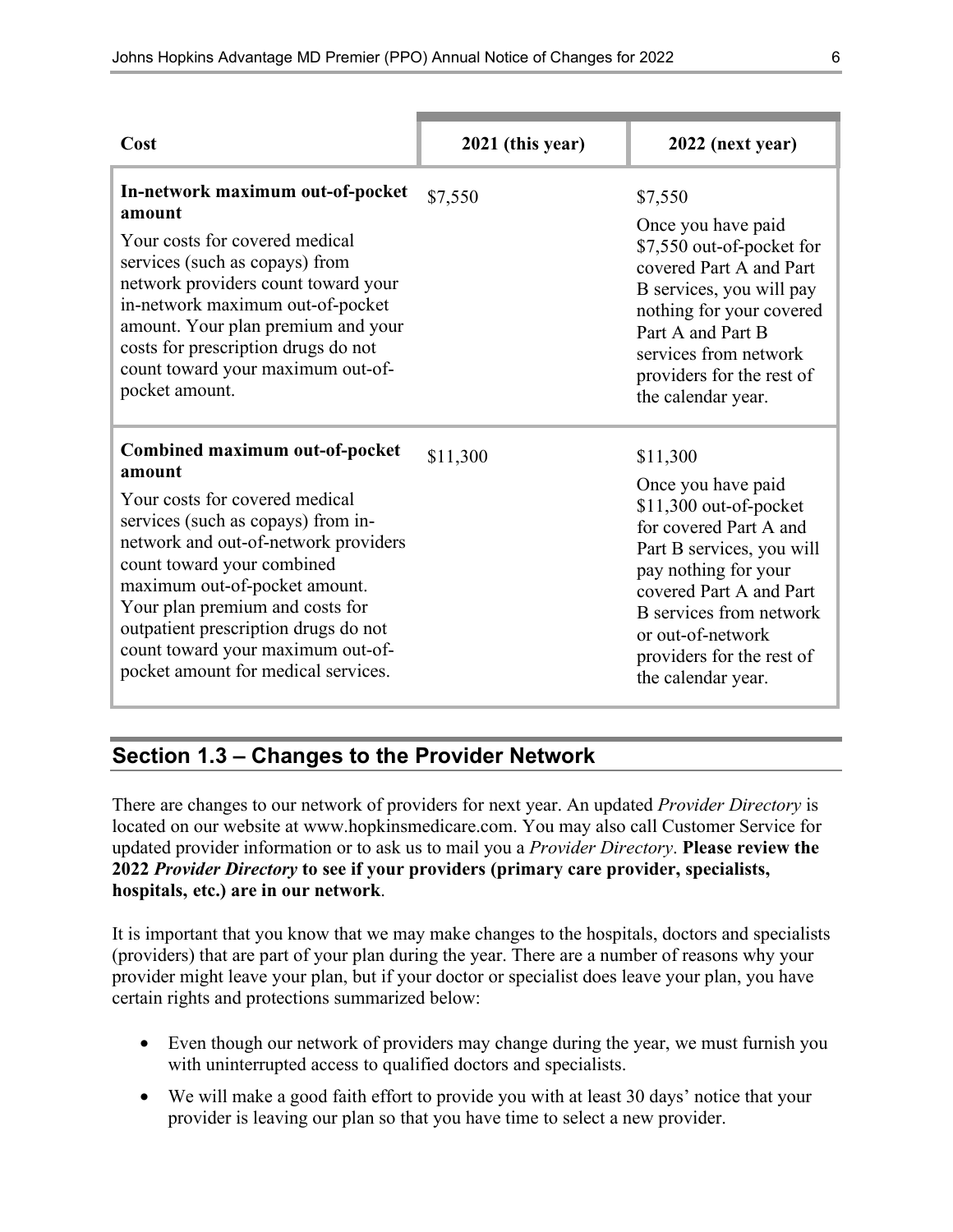- We will assist you in selecting a new qualified provider to continue managing your health care needs.
- If you are undergoing medical treatment you have the right to request, and we will work with you to ensure, that the medically necessary treatment you are receiving is not interrupted.
- If you believe we have not furnished you with a qualified provider to replace your previous provider or that your care is not being appropriately managed, you have the right to file an appeal of our decision.
- If you find out your doctor or specialist is leaving your plan, please contact us so we can assist you in finding a new provider to manage your care.

### **Section 1.4 – Changes to the Pharmacy Network**

Amounts you pay for your prescription drugs may depend on which pharmacy you use. Medicare drug plans have a network of pharmacies. In most cases, your prescriptions are covered *only* if they are filled at one of our network pharmacies.

There are changes to our network of pharmacies for next year. An updated *Pharmacy Directory* is located on our website at [www.hopkinsmedicare.com.](http://www.hopkinsmedicare.com) You may also call Customer Service for updated provider information or to ask us to mail you a *Pharmacy Directory*. **Please review the 2022** *Pharmacy Directory* **to see which pharmacies are in our network**.

### **Section 1.5 – Changes to Benefits and Costs for Medical Services**

We are changing our coverage for certain medical services next year. The information below describes these changes. For details about the coverage and costs for these services, see Chapter 4, *Medical Benefits Chart (what is covered and what you pay)*, in your *2022 Evidence of Coverage.*

#### **Opioid treatment program services**

Members of our plan with opioid use disorder (OUD) can receive coverage of services to treat OUD through an Opioid Treatment Program (OTP) which includes the following services:

- U.S. Food and Drug Administration (FDA)-approved opioid agonist and antagonist medication-assisted treatment (MAT) medications.
- Dispensing and administration of MAT medications (if applicable)
- Substance use counseling
- Individual and group therapy
- Toxicology testing
- Intake activities
- Periodic assessments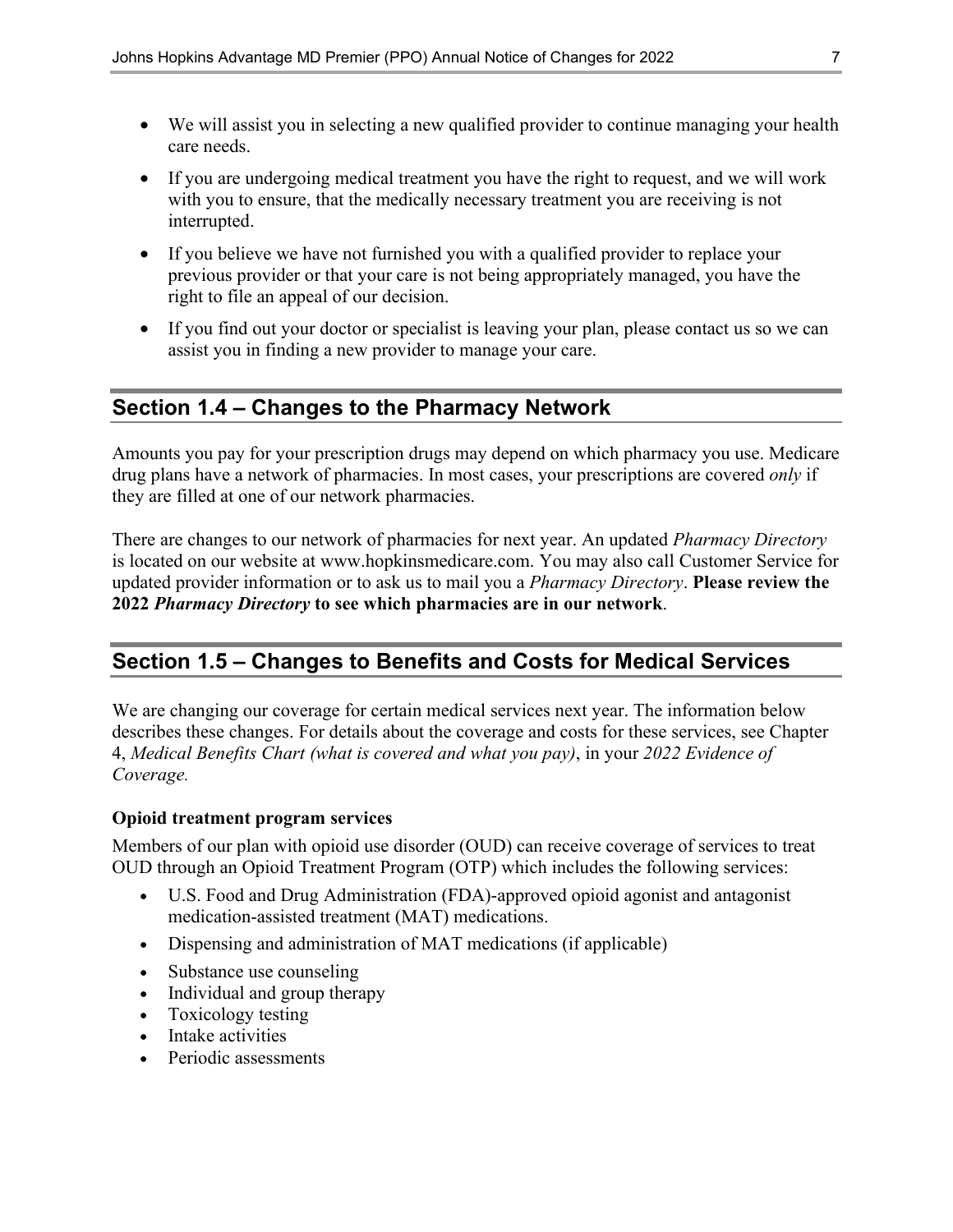| Cost                                                              | 2021 (this year)                                                                                                                                        | 2022 (next year)                                                                                                                 |  |
|-------------------------------------------------------------------|---------------------------------------------------------------------------------------------------------------------------------------------------------|----------------------------------------------------------------------------------------------------------------------------------|--|
| <b>Ambulatory Surgical</b><br><b>Center Services</b>              | In-Network:<br>You pay a \$50 copay for<br>Medicare-covered surgery<br>services at an ambulatory<br>surgical center.                                    | <b>In-Network:</b><br>You pay a \$100 copay for<br>Medicare-covered surgery<br>services at an ambulatory<br>surgical center.     |  |
|                                                                   | <b>Out-of-Network:</b><br>You pay a \$50 copay for<br>Medicare-covered surgery<br>services at an ambulatory<br>surgical center.                         | <b>Out-of-Network:</b><br>You pay a \$100 copay for<br>Medicare-covered surgery<br>services at an ambulatory<br>surgical center. |  |
| <b>Dental Services</b><br>(Medicare-covered)                      | <b>In-Network:</b><br>You pay a \$10 copay for<br>each Medicare-covered<br>dental services visit.                                                       | <b>In-Network:</b><br>You pay nothing for each<br>Medicare-covered dental<br>services visit.                                     |  |
| <b>Dental Services</b><br>(Non-Medicare-covered<br>Comprehensive) | <b>In-Network and Out-of-</b><br>Network:<br><b>Restorative Services:</b><br>You pay a 20-50%<br>coinsurance depending on the<br>service.               | <b>In-Network and Out-of-</b><br>Network:<br><b>Restorative Services:</b><br>You pay nothing.                                    |  |
|                                                                   | <b>Extractions:</b><br>You pay a 20% coinsurance.                                                                                                       | <b>Extractions:</b><br>You pay nothing.                                                                                          |  |
|                                                                   | <b>Endodontics:</b><br>You pay a 50% coinsurance.                                                                                                       | <b>Endodontics:</b><br>You pay nothing.                                                                                          |  |
|                                                                   | <b>Periodontics:</b><br>You pay a $0-50\%$<br>coinsurance depending on the<br>service.                                                                  | <b>Periodontics:</b><br>You pay nothing.                                                                                         |  |
|                                                                   | <b>Prosthodontics-Other</b><br><b>Oral/Maxillofacial Surgery</b><br>- Other Services:<br>You pay a $0-50\%$<br>coinsurance depending on the<br>service. | <b>Prosthodontics-Other</b><br><b>Oral/Maxillofacial Surgery</b><br>- Other Services:<br>You pay nothing.                        |  |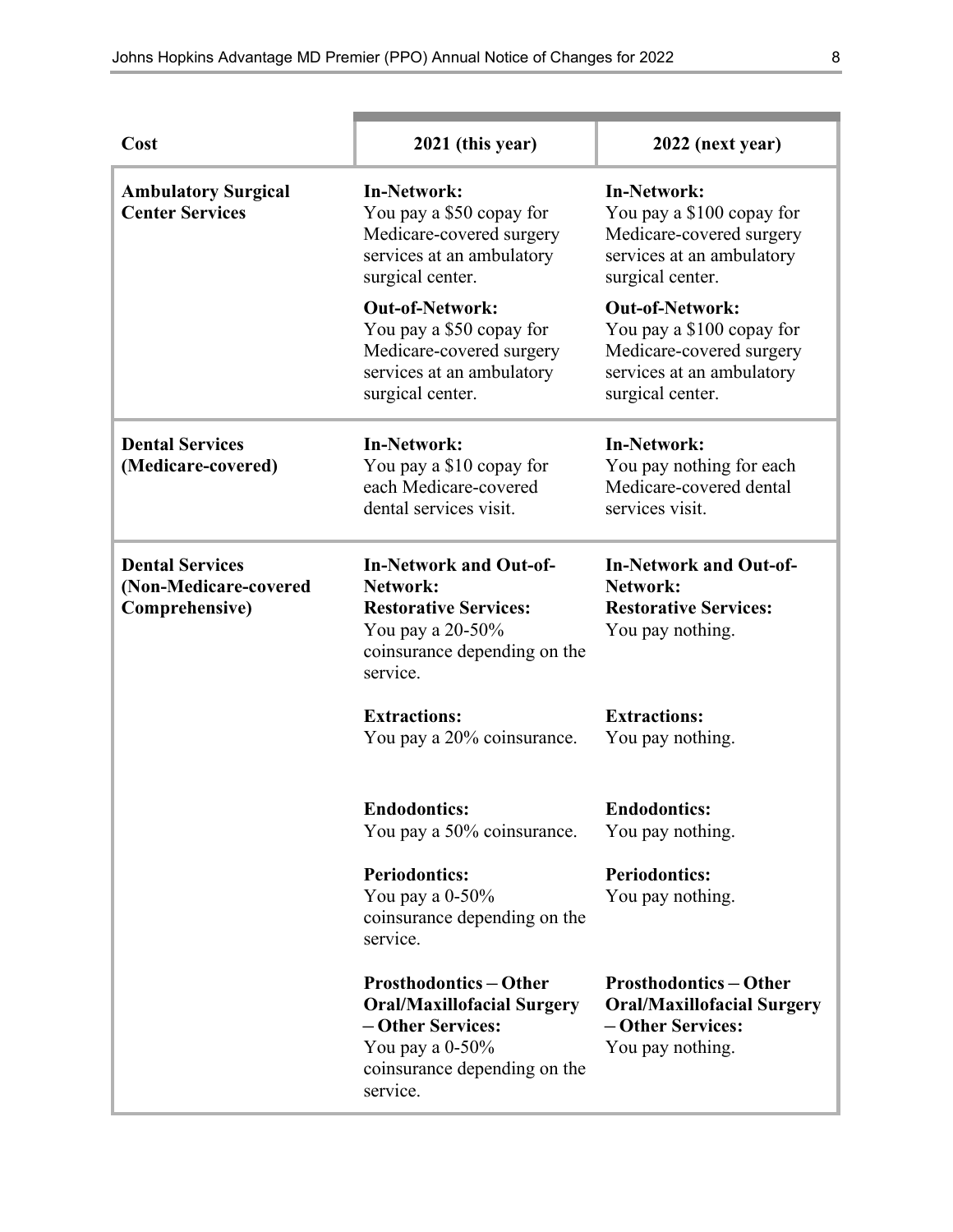| Cost                                   | 2021 (this year)                                                                                                                                         | 2022 (next year)                                                                                                          |  |
|----------------------------------------|----------------------------------------------------------------------------------------------------------------------------------------------------------|---------------------------------------------------------------------------------------------------------------------------|--|
| <b>Doctor Office Visits</b>            | <b>In-Network:</b><br>You pay a \$10 copay for<br>each Medicare-covered<br>specialist visit.                                                             | <b>In-Network:</b><br>You pay a \$25 copay for<br>each Medicare-covered<br>specialist visit.                              |  |
|                                        | <b>Out-of-Network:</b><br>You pay nothing for each<br>Medicare-covered primary<br>care doctor visit.                                                     | <b>Out-of-Network:</b><br>You pay a 30% coinsurance<br>for each Medicare-covered<br>primary care doctor visit.            |  |
| <b>Inpatient Hospital Care</b>         | <b>In-Network:</b><br>You pay a \$200 copay per<br>admission for each Medicare-<br>covered inpatient hospital<br>stay up to 90 days.                     | <b>In-Network:</b><br>You pay a \$200 copay each<br>day for days 1-5 of a<br>Medicare-covered inpatient<br>hospital stay. |  |
|                                        |                                                                                                                                                          | You pay nothing each day for<br>days 6-90 of a Medicare-<br>covered inpatient hospital<br>stay.                           |  |
|                                        | <b>Out-of-Network:</b><br>You pay a \$200 copay per<br>admission for each benefit<br>period (90 days) for<br>Medicare-covered inpatient<br>hospital care | <b>Out-of-Network:</b><br>You pay a 30% coinsurance<br>for each Medicare-covered<br>inpatient hospital stay.              |  |
| <b>Inpatient Mental Health</b><br>Care | <b>In-Network:</b><br>You pay a \$200 copay per<br>admission for each Medicare-<br>covered inpatient hospital<br>stay up to 90 days.                     | <b>In-Network:</b><br>You pay a \$200 copay each<br>day for days 1-5 of a<br>Medicare-covered inpatient<br>hospital stay. |  |
|                                        |                                                                                                                                                          | You pay nothing each day for<br>days 6-90 of a Medicare-<br>covered inpatient hospital<br>stay.                           |  |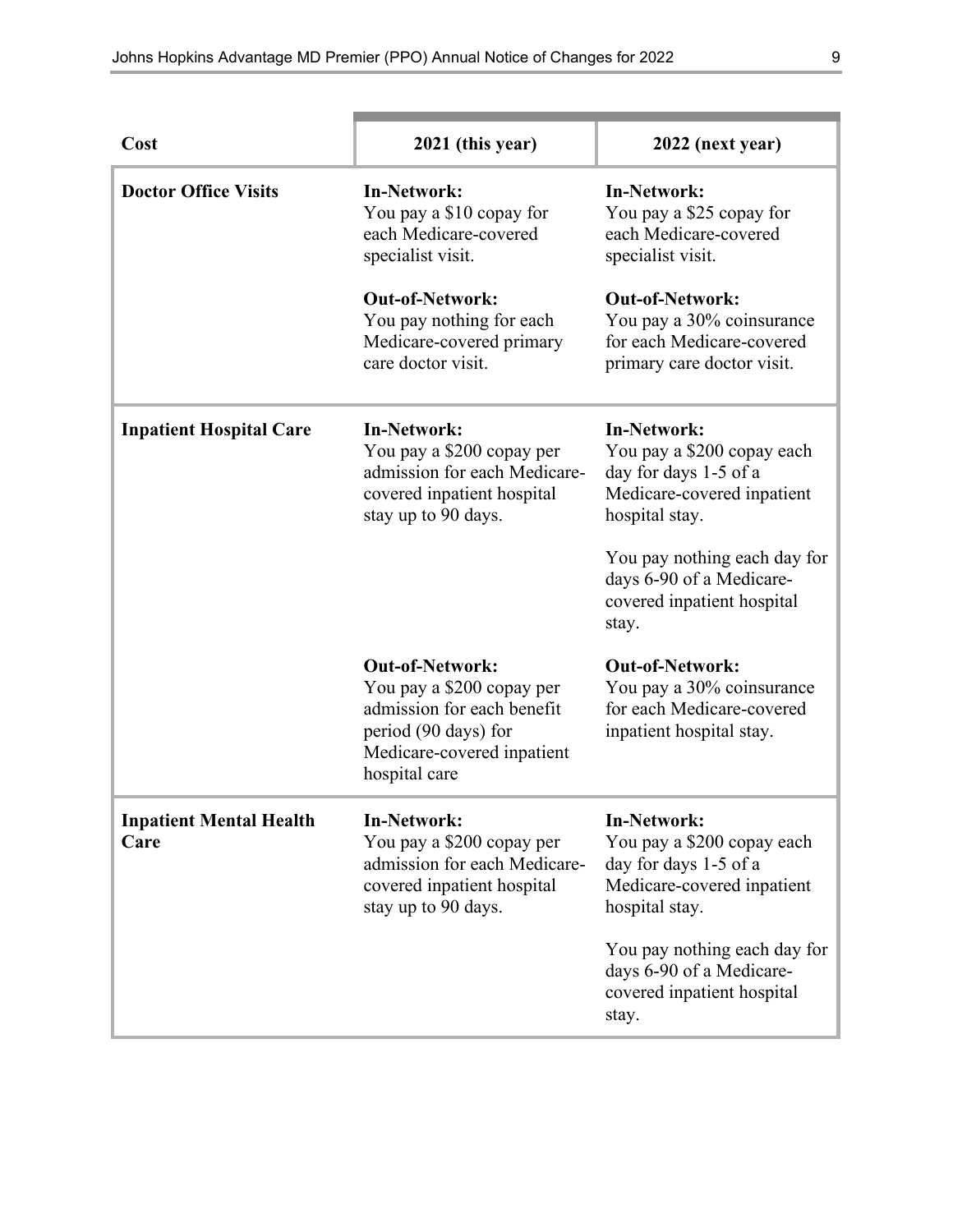| Cost                                                                           | 2021 (this year)                                                                                                                                         | 2022 (next year)                                                                                                                               |  |
|--------------------------------------------------------------------------------|----------------------------------------------------------------------------------------------------------------------------------------------------------|------------------------------------------------------------------------------------------------------------------------------------------------|--|
| <b>Inpatient Mental Health</b><br>Care (continued)                             | <b>Out-of-Network:</b><br>You pay a \$200 copay per<br>admission for each benefit<br>period (90 days) for<br>Medicare-covered inpatient<br>hospital care | <b>Out-of-Network:</b><br>You pay a 30% coinsurance<br>for each Medicare-covered<br>inpatient mental health stay.                              |  |
| <b>Medicare Part B</b><br><b>Prescription Drugs and</b><br><b>Step Therapy</b> | Step Therapy rules do not<br>apply.                                                                                                                      | Step Therapy rules may<br>apply.                                                                                                               |  |
| <b>Outpatient Mental Health</b><br><b>Specialty Services</b>                   | <b>In-Network:</b><br>You pay a \$10 copay for<br>each Medicare-covered<br>individual and group therapy<br>visit.                                        | <b>In-Network:</b><br>You pay a \$25 copay for<br>each Medicare-covered<br>individual and group therapy<br>visit.                              |  |
|                                                                                | <b>Out-of-Network:</b><br>You pay a \$10 copay for<br>each Medicare-covered<br>individual and group therapy<br>visit.                                    | <b>Out-of-Network:</b><br>You pay a 30% coinsurance<br>for each Medicare-covered<br>individual and group therapy<br>visit.                     |  |
| <b>Outpatient Psychiatrist</b><br><b>Services</b>                              | <b>In-Network:</b><br>You pay a \$10 copay for<br>each Medicare-covered<br>individual and group therapy<br>visit with a psychiatrist.                    | <b>In-Network:</b><br>You pay a \$25 copay for<br>each Medicare-covered<br>individual and group therapy<br>visit with a psychiatrist.          |  |
|                                                                                | <b>Out-of-Network:</b><br>You pay a \$10 copay for<br>each Medicare-covered<br>individual and group therapy<br>visit with a psychiatrist.                | <b>Out-of-Network:</b><br>You pay a 30% coinsurance<br>for each Medicare-covered<br>individual and group therapy<br>visit with a psychiatrist. |  |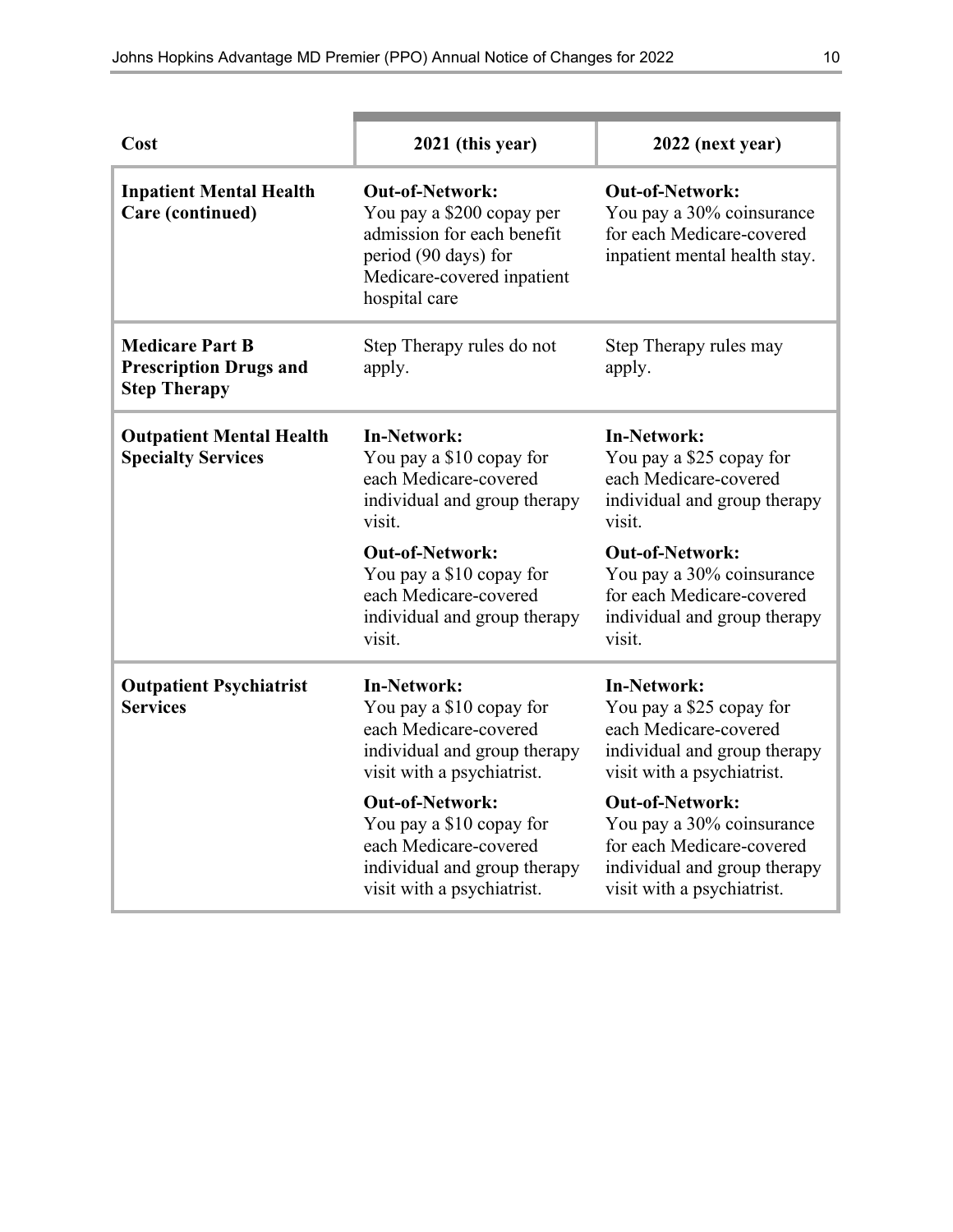| Cost                                                                                          | 2021 (this year)                                                                                                  | 2022 (next year)                                                                                                  |  |
|-----------------------------------------------------------------------------------------------|-------------------------------------------------------------------------------------------------------------------|-------------------------------------------------------------------------------------------------------------------|--|
| <b>Outpatient Surgery &amp;</b><br><b>Observation Services</b><br>(at an Outpatient Facility) | <b>In-Network:</b><br>You pay a \$100 copay for<br>Medicare-covered outpatient<br>hospital surgical services.     | <b>In-Network:</b><br>You pay a \$150 copay for<br>Medicare-covered outpatient<br>hospital surgical services.     |  |
|                                                                                               | You pay a \$100 copay for<br>Medicare-covered<br>observation services.                                            | You pay a \$150 copay for<br>Medicare-covered<br>observation services.                                            |  |
|                                                                                               | <b>Out-of-Network:</b><br>You pay a \$100 copay for<br>Medicare-covered outpatient<br>hospital surgical services. | <b>Out-of-Network:</b><br>You pay a \$150 copay for<br>Medicare-covered outpatient<br>hospital surgical services. |  |
|                                                                                               | You pay a \$100 copay for<br>Medicare-covered<br>observation services.                                            | You pay a \$150 copay for<br>Medicare-covered<br>observation services.                                            |  |
| <b>Skilled Nursing Facility</b><br>(SNF) Care                                                 | <b>Out-of-Network:</b><br>You pay nothing per day for<br>days 1 through 20                                        | <b>Out-of-Network:</b><br>You pay a 30% coinsurance<br>for each Medicare-covered<br>SNF stay.                     |  |
|                                                                                               | \$100 copay per day for days<br>21 through 100 for each<br>Medicare-covered SNF stay.                             |                                                                                                                   |  |
| <b>Visitor/Traveler Program</b>                                                               | Covered                                                                                                           | Not Covered                                                                                                       |  |

### **Section 1.6 – Changes to Part D Prescription Drug Coverage**

#### **Changes to Our Drug List**

Our list of covered drugs is called a Formulary or "Drug List." A copy of our Drug List is provided electronically.

We made changes to our Drug List, including changes to the drugs we cover and changes to the restrictions that apply to our coverage for certain drugs. **Review the Drug List to make sure your drugs will be covered next year and to see if there will be any restrictions.**

If you are affected by a change in drug coverage, you can: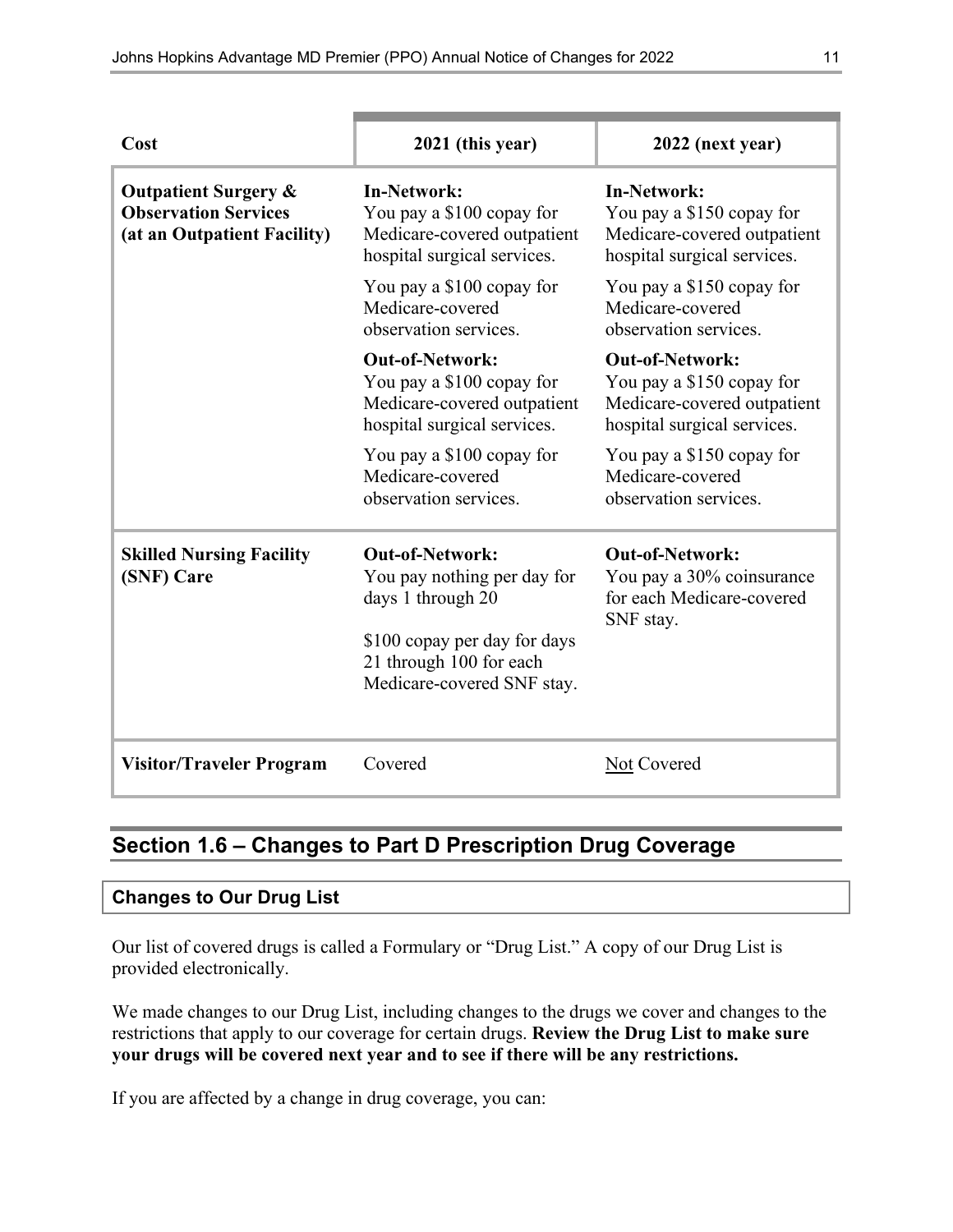- **Work with your doctor (or other prescriber) and ask the plan to make an exception** to cover the drug. **We encourage current members** to ask for an exception before next year.
	- o To learn what you must do to ask for an exception, see Chapter 9 of your *Evidence of Coverage (What to do if you have a problem or complaint (coverage decisions, appeals, complaints))* or call Customer Service.
- **Work with your doctor (or other prescriber) to find a different drug** that we cover. You can call Customer Service to ask for a list of covered drugs that treat the same medical condition.

In some situations, we are required to cover a temporary supply of a non-formulary drug in the first 90 days of the plan year or the first 90 days of membership to avoid a gap in therapy. (To learn more about when you can get a temporary supply and how to ask for one, see Chapter 5, Section 5.2 of the *Evidence of Coverage.*) During the time when you are getting a temporary supply of a drug, you should talk with your doctor to decide what to do when your temporary supply runs out. You can either switch to a different drug covered by the plan or ask the plan to make an exception for you and cover your current drug.

If you are currently taking a drug for which you received a formulary exception, please refer to the letter sent to you, which granted the exception to see whether the exception continues beyond the 2021 plan year. If it states the formulary exception will expire in or at the end of 2021, you will need to submit a new formulary exception request for the drug for 2022 if its formulary status has not changed. You may access the 2022 comprehensive formulary on our website at [www.hopkinsmedicare.com](http://www.hopkinsmedicare.com) to see whether the changes impact your drug.

Most of the changes in the Drug List are new for the beginning of each year. However, during the year, we might make other changes that are allowed by Medicare rules.

When we make these changes to the Drug List during the year, you can still work with your doctor (or other prescriber) and ask us to make an exception to cover the drug. We will also continue to update our online Drug List as scheduled and provide other required information to reflect drug changes. (To learn more about changes we may make to the Drug List, see Chapter 5, Section 6 of the Evidence of Coverage.)

#### **Changes to Prescription Drug Costs**

*Note:* If you are in a program that helps pay for your drugs ("Extra Help"), **the information about costs for Part D prescription drugs may not apply to you.** We have included a separate insert, called the "Evidence of Coverage Rider for People Who Get Extra Help Paying for Prescription Drugs" (also called the "Low Income Subsidy Rider" or the "LIS Rider"), which tells you about your drug costs. If you receive "Extra Help" and didn't receive this insert with this packet, please call Customer Service and ask for the "LIS Rider."

There are four "drug payment stages." How much you pay for a Part D drug depends on which drug payment stage you are in. (You can look in Chapter 6, Section 2 of your *Evidence of Coverage* for more information about the stages.)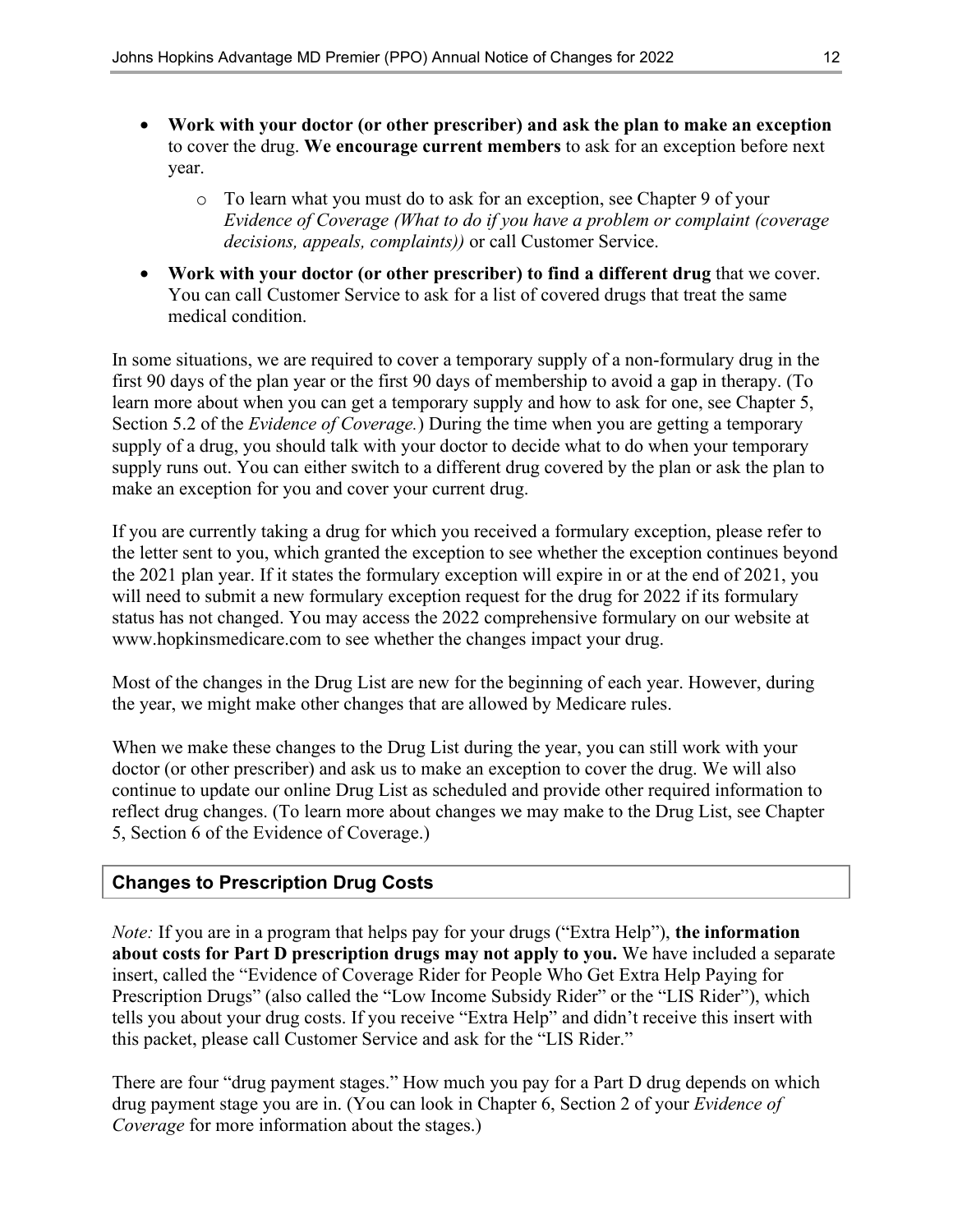The information below shows the changes for next year to the first two stages – the Yearly Deductible Stage and the Initial Coverage Stage. (Most members do not reach the other two stages – the Coverage Gap Stage or the Catastrophic Coverage Stage. To get information about your costs in these stages, look at Chapter 6, Sections 6 and 7, in the *Evidence of Coverage*, which is located on our website at [www.hopkinsmedicare.com.](http://www.hopkinsmedicare.com) You may also call Customer Service to ask us to mail you an *Evidence of Coverage*.)

| <b>Changes to the Deductible Stage</b> |  |  |  |  |  |
|----------------------------------------|--|--|--|--|--|
|----------------------------------------|--|--|--|--|--|

| <b>Stage</b>                            | 2021 (this year)                                                                  | 2022 (next year)                                                                  |
|-----------------------------------------|-----------------------------------------------------------------------------------|-----------------------------------------------------------------------------------|
| <b>Stage 1: Yearly Deductible Stage</b> | Because we have no<br>deductible, this payment<br>stage does not apply to<br>you. | Because we have no<br>deductible, this payment<br>stage does not apply to<br>you. |

#### **Changes to Your Cost Sharing in the Initial Coverage Stage**

To learn how copayments and coinsurance work, look at Chapter 6, Section 1.2, *Types of out-ofpocket costs you may pay for covered drugs* in your *Evidence of Coverage*.

| <b>Stage</b>                                                                                                                                                      | 2021 (this year)                                                                                                                   | 2022 (next year)                                                                                                                                                  |
|-------------------------------------------------------------------------------------------------------------------------------------------------------------------|------------------------------------------------------------------------------------------------------------------------------------|-------------------------------------------------------------------------------------------------------------------------------------------------------------------|
| <b>Stage 2: Initial Coverage Stage</b><br>During this stage, the plan pays its<br>share of the cost of your drugs and<br>you pay your share of the cost.          | Your cost for a one-month<br>supply filled at a network<br>pharmacy with standard<br>cost sharing:                                 | Your cost for a one-month<br>supply filled at a network<br>pharmacy with standard<br>cost sharing:                                                                |
| The costs in this row are for a one-<br>month (30-day) supply when you<br>fill your prescription at a network<br>pharmacy that provides standard<br>cost sharing. | Tier 1 – Preferred<br>Generic:<br>You pay \$3 per<br>prescription.                                                                 | Tier 1 – Preferred<br>Generic:<br>You pay \$0 per<br>prescription.                                                                                                |
|                                                                                                                                                                   | Tier 2 – Generic:<br>You pay \$10 per<br>prescription.<br>Tier 3 – Preferred<br><b>Brand:</b><br>You pay \$40 per<br>prescription. | Tier 2 – Generic:<br>You pay \$10 per<br>prescription.<br>Tier 3 – Preferred<br><b>Brand:</b><br>You pay $$40$ (\$35 for<br>Select Insulins) per<br>prescription. |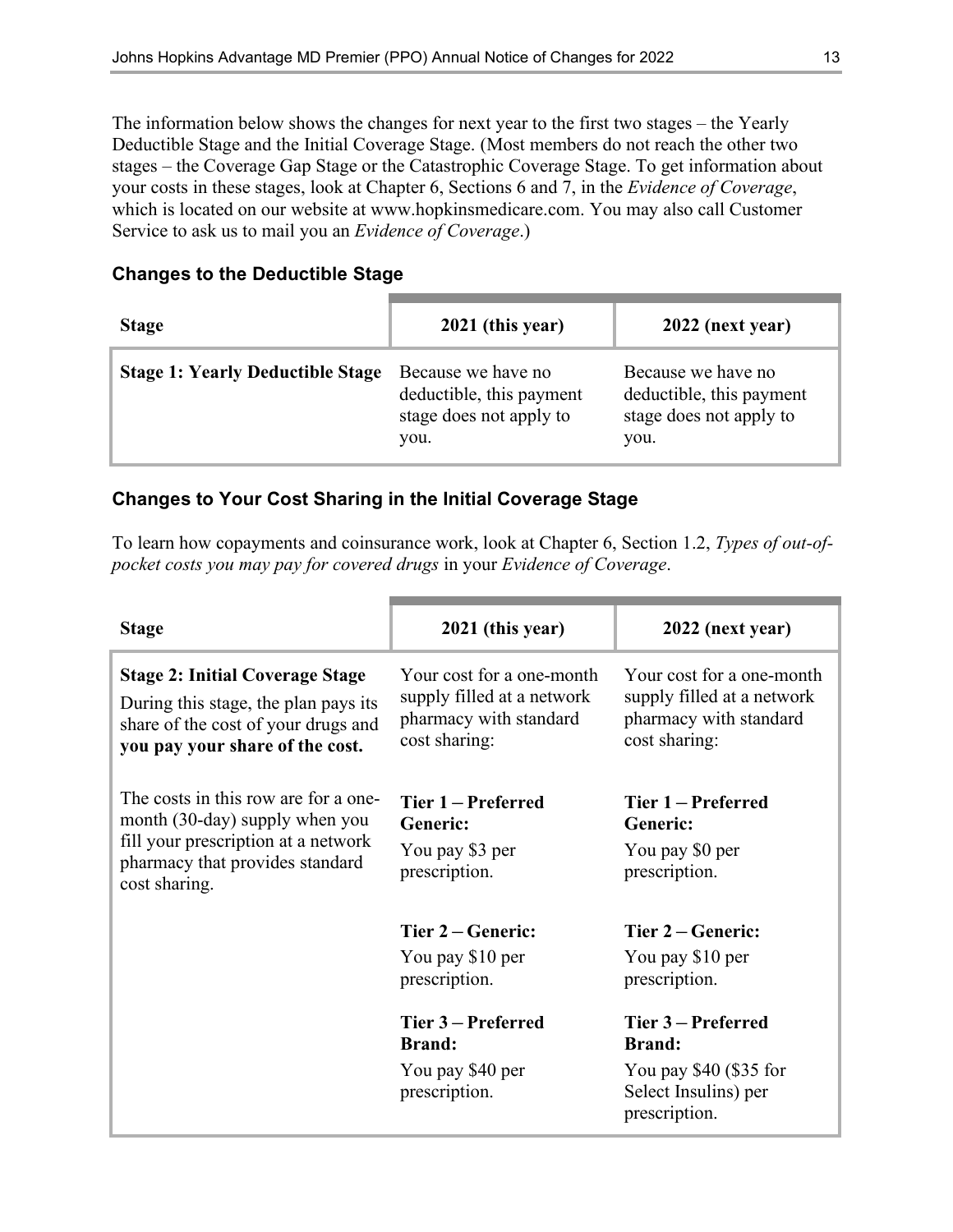| <b>Stage</b>                                                                                                                                                                      | 2021 (this year)                                                                                                    | 2022 (next year)                                                                                                    |
|-----------------------------------------------------------------------------------------------------------------------------------------------------------------------------------|---------------------------------------------------------------------------------------------------------------------|---------------------------------------------------------------------------------------------------------------------|
| <b>Stage 2: Initial Coverage Stage</b><br>(continued)                                                                                                                             | Tier 4 – Non-Preferred<br>Drug:                                                                                     | Tier 4 – Non-Preferred<br>Drug:                                                                                     |
| For information about the costs for<br>a long-term supply; or for mail-<br>order prescriptions, look in                                                                           | You pay \$90 per<br>prescription.                                                                                   | You pay \$90 per<br>prescription.                                                                                   |
| Chapter 6, Section 5 of your                                                                                                                                                      | <b>Tier 5 – Specialty Tier:</b>                                                                                     | <b>Tier 5 – Specialty Tier:</b>                                                                                     |
| Evidence of Coverage.<br>We changed the tier for some of<br>the drugs on our Drug List. To see<br>if your drugs will be in a different<br>tier, look them up on the Drug<br>List. | You pay 33% of the total<br>cost per prescription.                                                                  | You pay 33% of the total<br>cost (\$35 for Select<br>Insulins) per prescription.                                    |
|                                                                                                                                                                                   | Once your total drug costs<br>have reached \$4,130, you<br>will move to the next stage<br>(the Coverage Gap Stage). | Once your total drug costs<br>have reached \$4,430, you<br>will move to the next stage<br>(the Coverage Gap Stage). |

#### **Changes to the Coverage Gap and Catastrophic Coverage Stages**

The other two drug coverage stages – the Coverage Gap Stage and the Catastrophic Coverage Stage – are for people with high drug costs. **Most members do not reach the Coverage Gap Stage or the Catastrophic Coverage Stage**.

Johns Hopkins Advantage MD Premier (PPO) offers additional gap coverage for Select Insulins. During the Coverage Gap stage, your out-of-pocket costs for Select Insulins will be \$35 for a one-month supply and up to \$105 for a three-month supply.

For information about your costs in these stages, look at Chapter 6, Sections 6 and 7, in your *Evidence of Coverage*.

### **SECTION 2 Deciding Which Plan to Choose**

### **Section 2.1 – If you want to stay in Johns Hopkins Advantage MD Premier (PPO)**

**To stay in our plan you don't need to do anything.** If you do not sign up for a different plan or change to Original Medicare by December 7, you will automatically be enrolled in our Johns Hopkins Advantage MD Premier (PPO).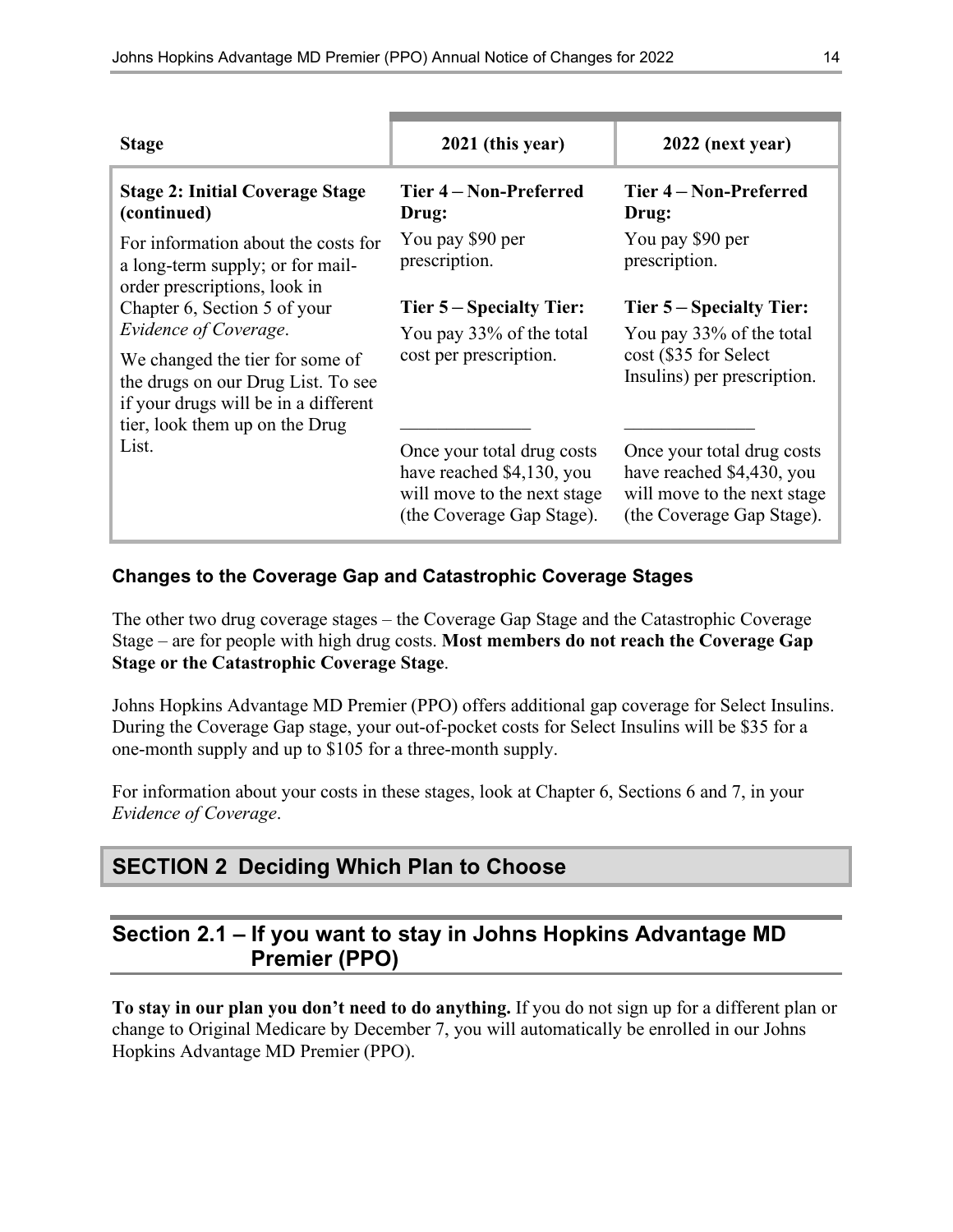### **Section 2.2 – If you want to change plans**

We hope to keep you as a member next year but if you want to change for 2022 follow these steps:

#### **Step 1: Learn about and compare your choices**

- You can join a different Medicare health plan timely,
- *OR–* You can change to Original Medicare. If you change to Original Medicare, you will need to decide whether to join a Medicare drug plan. If you do not enroll in a Medicare drug plan, please see Section 1.1 regarding a potential Part D late enrollment penalty.

To learn more about Original Medicare and the different types of Medicare plans, read the *Medicare & You 2022* handbook, call your State Health Insurance Assistance Program (see Section 4), or call Medicare (see Section 6.2).

You can also find information about plans in your area by using the Medicare Plan Finder on the Medicare website. Go to [www.medicare.gov/plan-compare.](http://www.medicare.gov/plan-compare) **Here, you can find information about costs, coverage, and quality ratings for Medicare plans.**

As a reminder, Johns Hopkins Advantage MD offers other Medicare health plans. These other plans may differ in coverage, monthly premiums, and cost-sharing amounts.

#### **Step 2: Change your coverage**

- To **change to a different Medicare health plan**, enroll in the new plan. You will automatically be disenrolled from Johns Hopkins Advantage MD Premier (PPO).
- To **change to Original Medicare with a prescription drug plan,** enroll in the new drug plan. You will automatically be disenrolled from Johns Hopkins Advantage MD Premier (PPO).
- To **change to Original Medicare without a prescription drug plan**, you must either:
	- o Send us a written request to disenroll. Contact Customer Service if you need more information on how to do this (phone numbers are in Section 6.1 of this booklet).
	- o  *OR –* Contact **Medicare**, at 1-800-MEDICARE (1-800-633-4227), 24 hours a day, 7 days a week, and ask to be disenrolled. TTY users should call 1-877-486- 2048.

### **SECTION 3 Deadline for Changing Plans**

If you want to change to a different plan or to Original Medicare for next year, you can do it from **October 15 until December 7.** The change will take effect on January 1, 2022.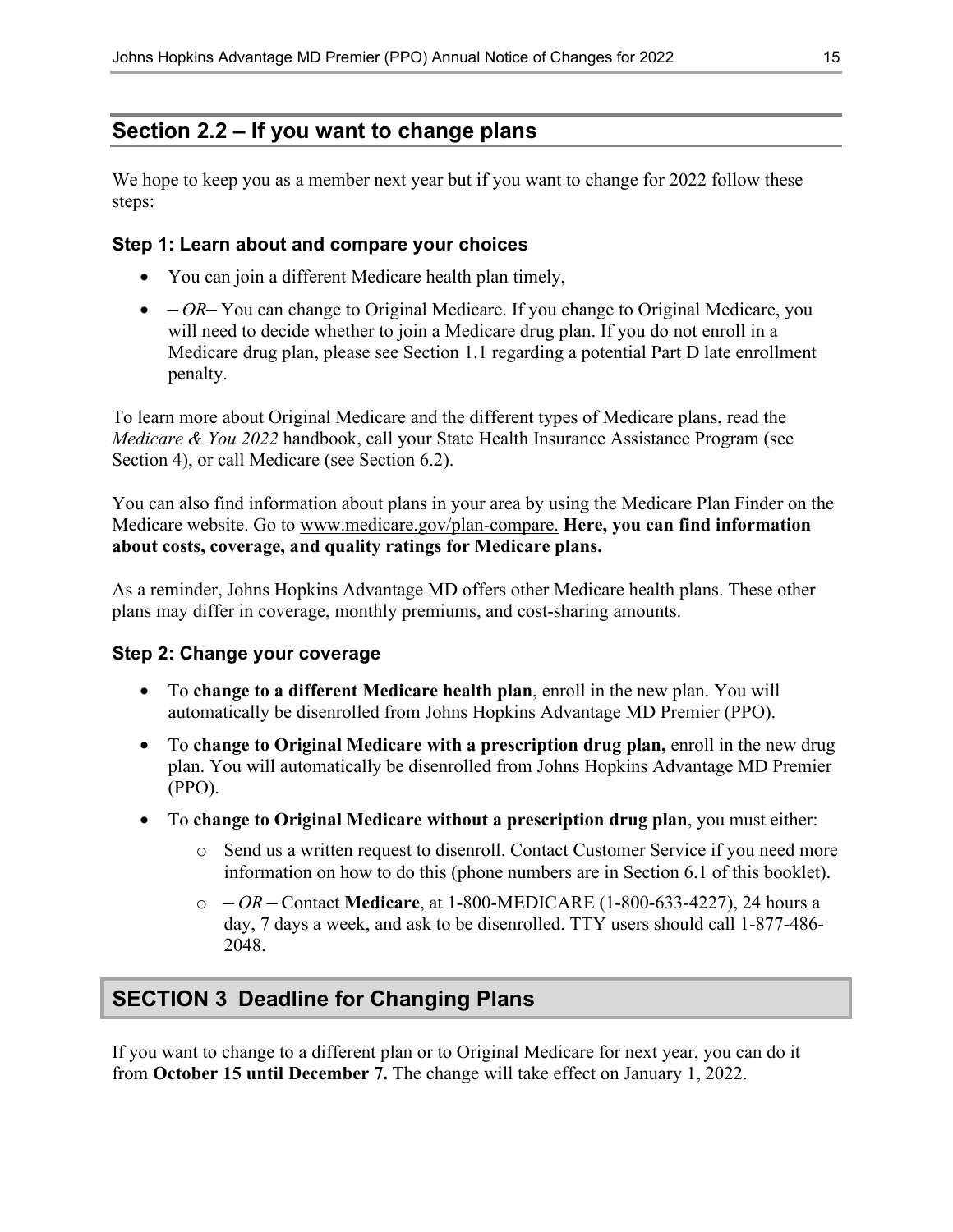#### **Are there other times of the year to make a change?**

In certain situations, changes are also allowed at other times of the year. For example, people with Medicaid, those who get "Extra Help" paying for their drugs, those who have or are leaving employer coverage, and those who move out of the service area may be allowed to make a change at other times of the year. For more information, see Chapter 10, Section 2.3 of the *Evidence of Coverage.* 

If you enrolled in a Medicare Advantage Plan for January 1, 2022, and don't like your plan choice, you can switch to another Medicare health plan (either with or without Medicare prescription drug coverage) or switch to Original Medicare (either with or without Medicare prescription drug coverage) between January 1 and March 31, 2022. For more information, see Chapter 10, Section 2.2 of the *Evidence of Coverage*.

### **SECTION 4 Programs That Offer Free Counseling about Medicare**

The State Health Insurance Assistance Program (SHIP) is a government program with trained counselors in every state. In Maryland, the SHIP is called Senior Health Insurance Program.

Senior Health Insurance Program is independent (not connected with any insurance company or health plan). It is a state program that gets money from the Federal government to give **free** local health insurance counseling to people with Medicare. Senior Health Insurance Program counselors can help you with your Medicare questions or problems. They can help you understand your Medicare plan choices and answer questions about switching plans. You can call Senior Health Insurance Program at 1-410-767-1100 or 1-800-243-3425.You can learn more about Senior Health Insurance Program by visiting their website [\(https://aging.maryland.gov/Pages/state-health-insurance-program.aspx\).](https://aging.maryland.gov/Pages/state-health-insurance-program.aspx))

### **SECTION 5 Programs That Help Pay for Prescription Drugs**

You may qualify for help paying for prescription drugs. Below we list different kinds of help:

- **"Extra Help" from Medicare.** People with limited incomes may qualify for "Extra Help" to pay for their prescription drug costs. If you qualify, Medicare could pay up to 75% or more of your drug costs including monthly prescription drug premiums, annual deductibles, and coinsurance. Additionally, those who qualify will not have a coverage gap or late enrollment penalty. Many people are eligible and don't even know it. To see if you qualify, call:
	- o 1-800-MEDICARE (1-800-633-4227). TTY users should call 1-877-486-2048, 24 hours a day/7 days a week;
	- o The Social Security Office at 1-800-772-1213 between 7 am and 7 pm, Monday through Friday. TTY users should call 1-800-325-0778 (applications); or
	- o Your State Medicaid Office (applications).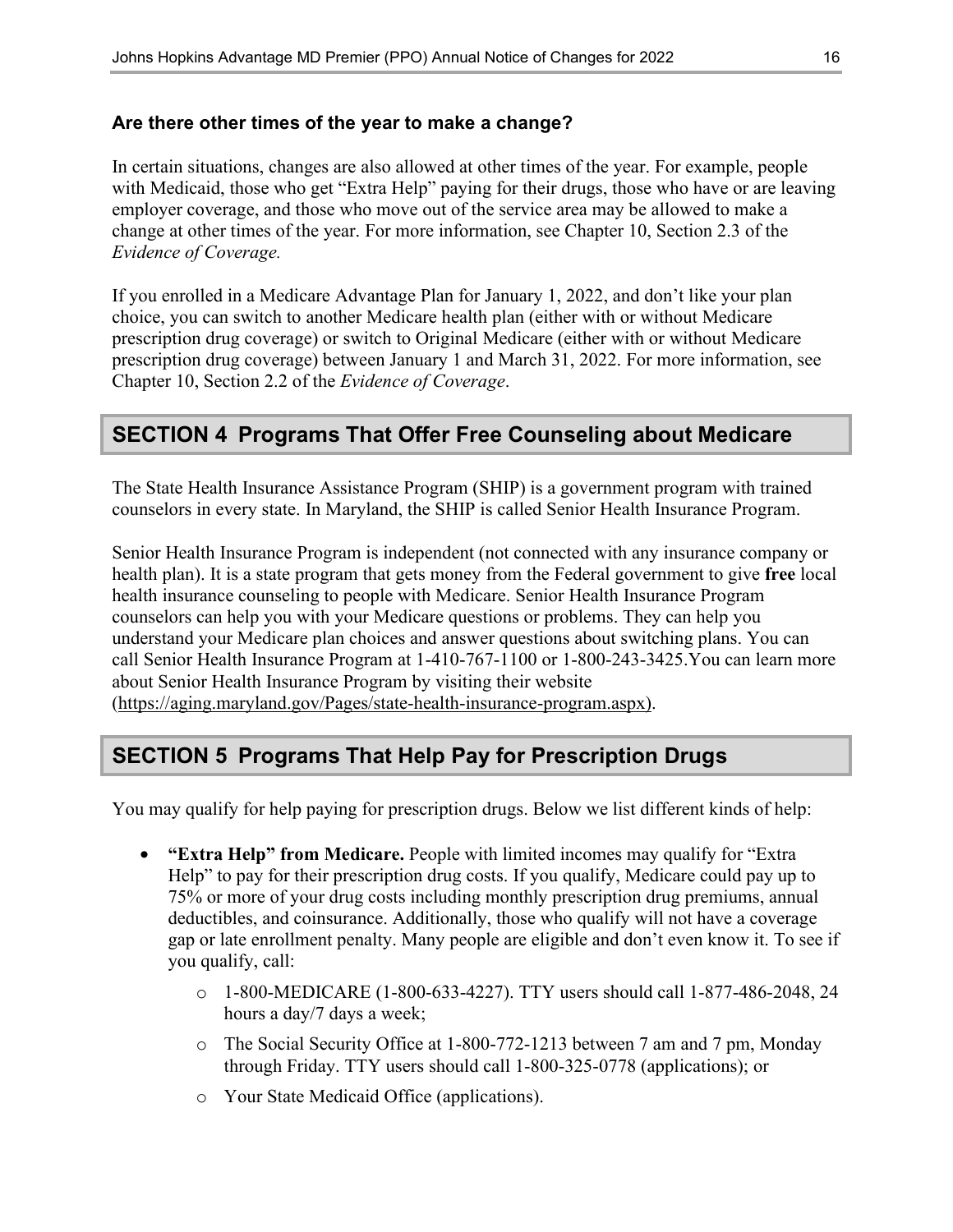• **Help from your state's pharmaceutical assistance program.** Maryland has a program called Senior Prescription Drug Assistance Program (SPDAP) that helps people pay for prescription drugs based on their financial need, age, or medical condition*.*

To learn more about the program, check with your State Health Insurance Assistance Program (the name and phone numbers for this organization are in Section 4 of this booklet).

- **Prescription Cost-sharing Assistance for Persons with HIV/AIDS.** The AIDS Drug Assistance Program (ADAP) helps ensure that ADAP-eligible individuals living with HIV/AIDS have access to life-saving HIV medications. Individuals must meet certain criteria, including proof of State residence and HIV status, low income as defined by the State, and uninsured/under-insured status. Medicare Part D prescription drugs that are also covered by ADAP qualify for prescription cost-sharing assistance through the Maryland AIDS Drug Assistance Program. For information on eligibility criteria, covered drugs, or how to enroll in the program, please call:
	- o Maryland AIDS Drug Assistance Program (ADAP) Prevention and Health Promotion Administration 500 N. Calvert St, 5th Floor Baltimore, MD 21202 410-767-6535 or 1-800-205-6308 phone 410-333-2608 fax

### **SECTION 6 Questions?**

### **Section 6.1 – Getting Help from Johns Hopkins Advantage MD Premier (PPO)**

Questions? We're here to help. Please call Customer Service at 1-877-293-5325*.* (TTY only, call 711.) We are available for phone calls October 1 through March 31 from 8:00 a.m. to 8:00 p.m. Monday through Sunday and April 1 through September 30 from 8:00 a.m. to 8:00 p.m. Monday through Friday. On weekends and holidays, you will need to leave a message. Calls to these numbers are free.

#### **Read your 2022** *Evidence of Coverage* **(it has details about next year's benefits and costs)**

This *Annual Notice of Changes* gives you a summary of changes in your benefits and costs for 2022. For details, look in the 2022 *Evidence of Coverage* for Johns Hopkins Advantage MD Premier (PPO)*.* The *Evidence of Coverage* is the legal, detailed description of your plan benefits. It explains your rights and the rules you need to follow to get covered services and prescription drugs. A copy of the *Evidence of Coverage* is located on our website at [www.hopkinsmedicare.com.](http://www.hopkinsmedicare.com) You may also call Customer Service to ask us to mail you an *Evidence of Coverage*.